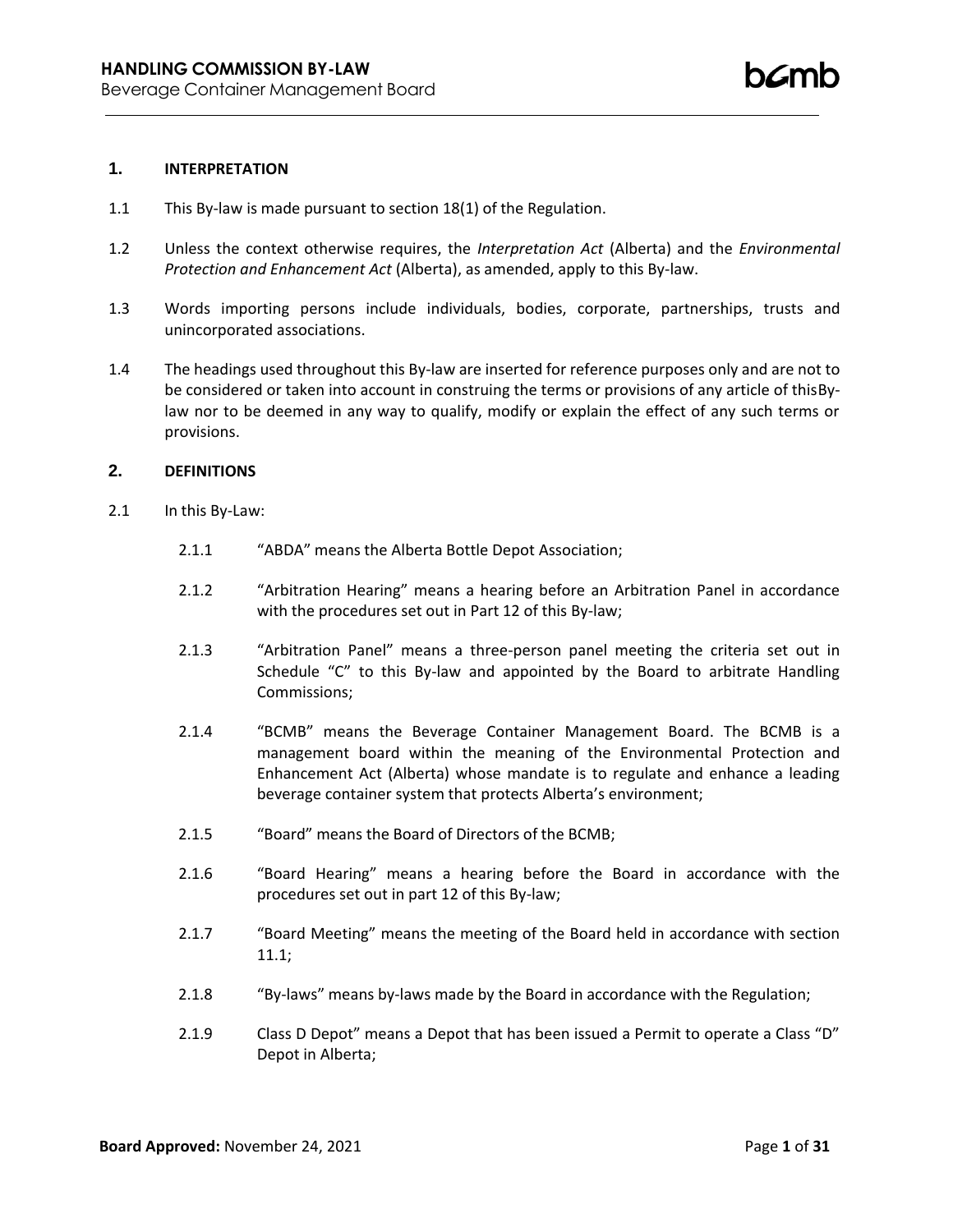- 2.1.10 "Collection Service Provider" or "CSP" means a Manufacturer that collects empty refillable Registered Containers that contained a beverage manufactured by that Manufacturer or a person contracted by a Manufacturer to collect empty refillable Registered Containers that contained a beverage manufactured by that Manufacturer;
- 2.1.11 "Collection System Agent" or "CSA" means the collection system agent appointed by Manufacturers and approved by the BCMB in accordance with the Regulation and Bylaws;
- 2.1.12 "Container" means a bottle, can, plastic cup or paperboard carton or a package made of metal, plastic, paper, glass or other material, or a combination of them, that contains or has contained a beverage;
- 2.1.13 "Container Stream Cost Allocation" means the allocation of the Revenue Requirement to each of the Material Stream identified in the Handling Commission Review after accounting for the portion of the Revenue Requirement to comprise the Depot Viability Handling Commission;
- 2.1.14 "Data Collection Agent" or "DCA" means the person appointed by the BCMB for the purpose of collecting and analyzing information about the beverage containersystem in Alberta and reporting on that information;
- 2.1.15 "DCA Annual Update Report" means the report or reports prepared by the Data Collection Agent for the purpose of determining whether an adjustment will be made to the Handling Commissions between Handling Commission Reviews;
- 2.1.16 "DCA HCR Report" means the report or reports prepared by the Data Collection Agent for the purpose of a Handling Commission Review;
- 2.1.17 "Deposit Refund" means a refund provided by a Depot to a person returning an empty Registered Container to the Depot in accordance with the Regulation and includes a cash refund or any equivalent method of refund agreed to by the person receiving the refund;
- 2.1.18 "Depot" means a place operated as a businessfor the collection of empty Containers.
- 2.1.19 "Depot Viability Handling Commission" is the amount payable to a Depot in accordance with section 4.3 of this By-law;
- 2.1.20 "Facilitated Negotiations" means the negotiations between the Interested Parties with the assistance of a Facilitator in accordance with these Rules in an effort to reach an agreement setting Handling Commissions;
- 2.1.21 "Facilitator" means a person meeting the criteria set out in Schedule "B" to this Bylaw and appointed by the Board to facilitate the negotiations between the Interested Parties during a Handling Commission Review;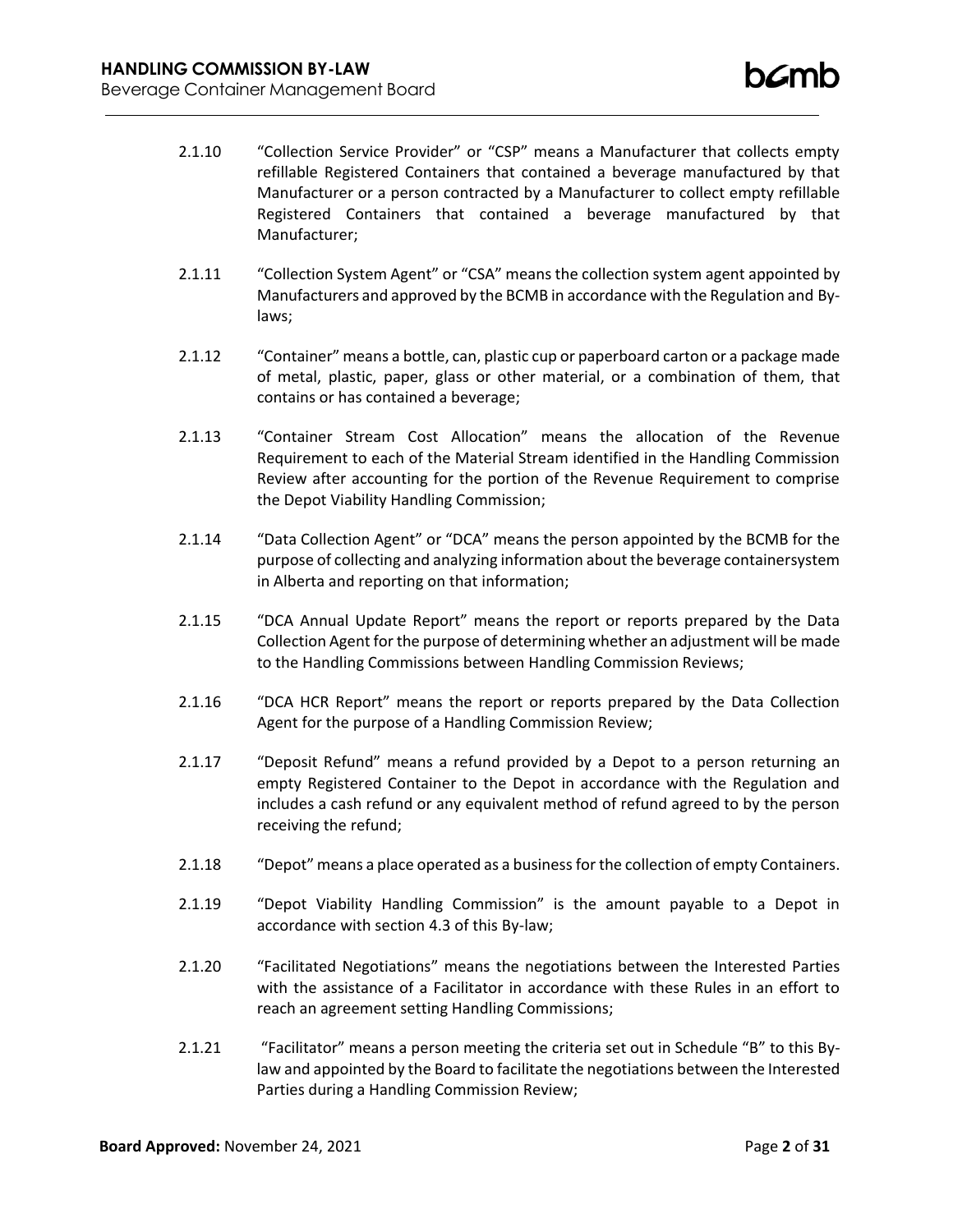- 2.1.22 "Facilitator's Report" means the Report described in rule 2.29;
- 2.1.23 "Handling Commission" means the amount payable for each container collected from a Depot in accordance with section 13(b) of the Regulation;
- 2.1.24 Handling Commission Review" means a review of Handling Commission amounts directed by the Board pursuant to section 7.1 of this By-law;
- 2.1.25 "Indices Report" means the report obtained by the DCA in a Handling Commission Review recommending the appropriate data set or indices and methodology to be used by the DCA in forecasting Depot costs to the period during which new Handling Commissions will be applicable;
- 2.1.26 "Interested Parties" means those parties directly affected by a Handling Commission Review and includes any or all of the Manufacturers and their respective associations and any or all of the Depots and their respective associations, the Collection System Agent, any Collection Service Provider and such other parties as may be specifically determined to be Interested Parties by the Board or an Arbitration Panel;
- 2.1.27 "Interim Handling Commission" means an interim handling commission pursuant to Part 6 of this By-law;
- 2.1.28 "Manufacturer" means a person who manufactures a beverage and includes:
	- 2.1.28.1 a person who carries on the business of filling containers with a beverage; and
	- 2.1.28.2 a person who imports a beverage in a container into Alberta for the purpose of distribution or sale in Alberta;
- 2.1.29 "Material Stream" means each category of Container for which a specific handling commission is payable as identified in the By-law;
- 2.1.30 "Proceedings" means any proceedings under this By-law and includes Facilitated Negotiations, the Board Meeting, the Board Hearing and the Arbitration Hearing;
- 2.1.31 "Regulation" means the *Beverage Container Recycling Regulation* AR 101/97, as amended;
- 2.1.32 "Revenue Requirement" means the amount of money that all Depots as a group must collect through Handling Commissions and Depot Viability Handling Commissions in a given period of time in order to recover prudently incurred costs amd expenses and to earn a fair pre-tax return;
- 2.1.33 "Time and Motion Report" means the report obtained by the DCA in a Handling Commission Review recommending the time and space requirements for handling each Container Stream for the purpose of the Container Stream Cost Allocation;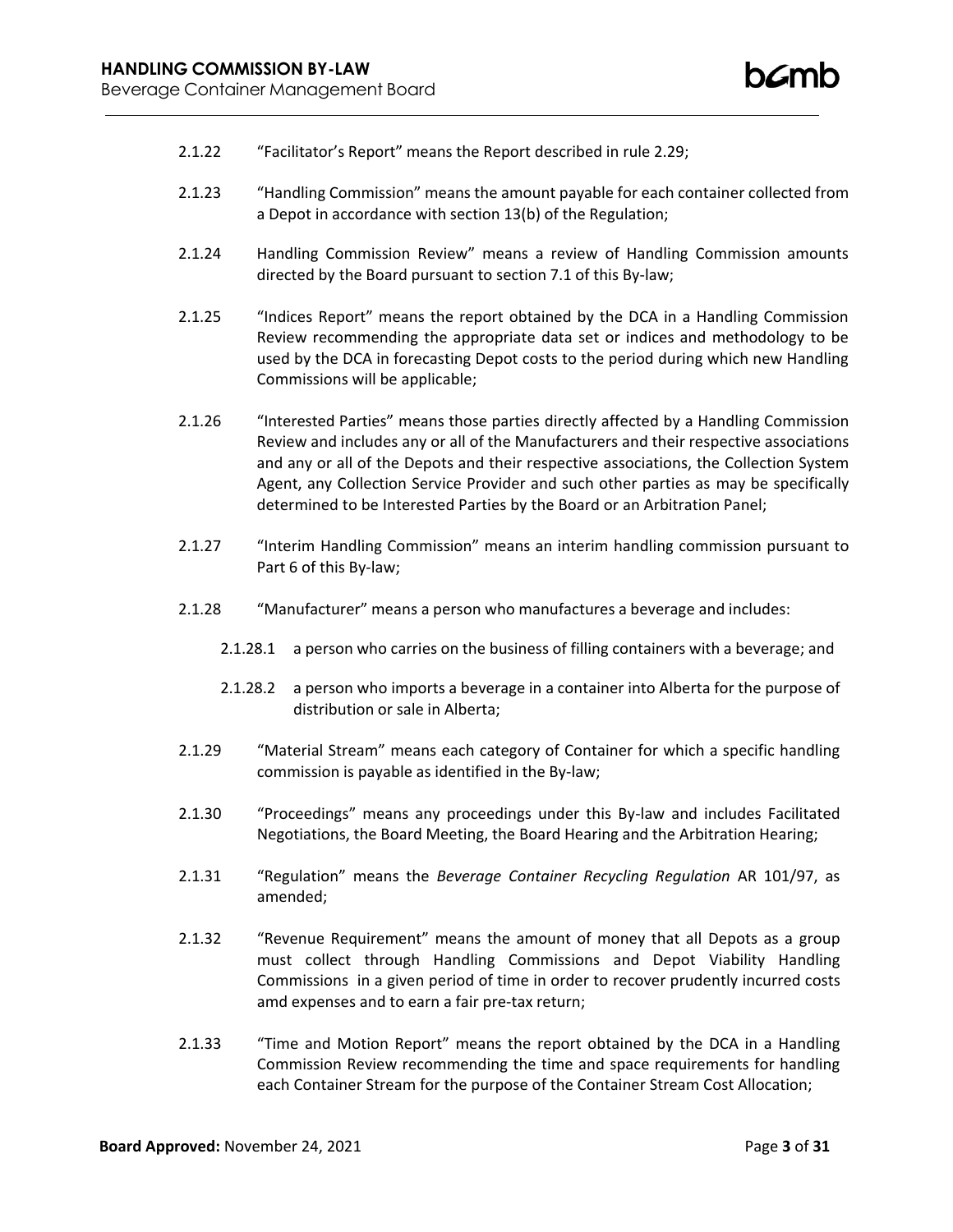- 2.1.34 "Uniform Code of Accounts" or "UCA" means the series of forms identified as such and provided to each Depot by the Data Collection Agent for the purpose ofcollecting financial and operational data on an annual basis;
- 2.2 Unless otherwise indicated, terms that are defined in the Regulation have the same meaning when they are used in this By-law.

# **3. HANDLING COMMISSIONS**

3.1 The Handling Commission payable for containers returned to Depots for the purposes of section 13(b) of the Regulation, effective January 1, 2022, shall be:

|     | <b>Material Stream</b>                              | <b>Handling Commission</b><br>Effective January 1,<br>2022 |
|-----|-----------------------------------------------------|------------------------------------------------------------|
| (a) | Aluminum 0-1 litre - per container                  | 3.121¢                                                     |
| (b) | Bag in Box Over 1 Litre - per container             | 40.104 ¢                                                   |
| (c) | Bi Metal 0 - 1 Litre - per container                | 7.957 ¢                                                    |
| (d) | Bi Metal Over 1 Litre - per container               | 16.868 ¢                                                   |
| (e) | Specialty Containers- per container                 | 3,149.000 ¢                                                |
| (f) | Drink Pouch 0 - 1 Litre - per container             | 6.925 $c$                                                  |
| (g) | Gable Top 0 -1 Litre - per container                | 6.566 ¢                                                    |
| (h) | Gable Top Over 1 Litre - per container              | 12.620 ¢                                                   |
| (i) | Glass 0 - 1 Litre - per container                   | 7.451 ¢                                                    |
| (j) | Glass Over 1 Litre - per container                  | 14.851 ¢                                                   |
| (k) | HDPE Plastics Natural Over 1 Litre - per container  | 14.664 ¢                                                   |
| (1) | Industry Standard Bottle Refillable - per container | 6.276 ¢                                                    |
| (m) | Liquor and Wine Ceramics - per container            | 139.240 ¢                                                  |
| (n) | Molson Coors MGD Refillable 355 ml - per container  | 6.848 ¢                                                    |
| (o) | Moosehead Refillable - per container                | 8.260 ¢                                                    |
| (p) | Other Plastics 0-1 Litre - per container            | 4.973 ¢                                                    |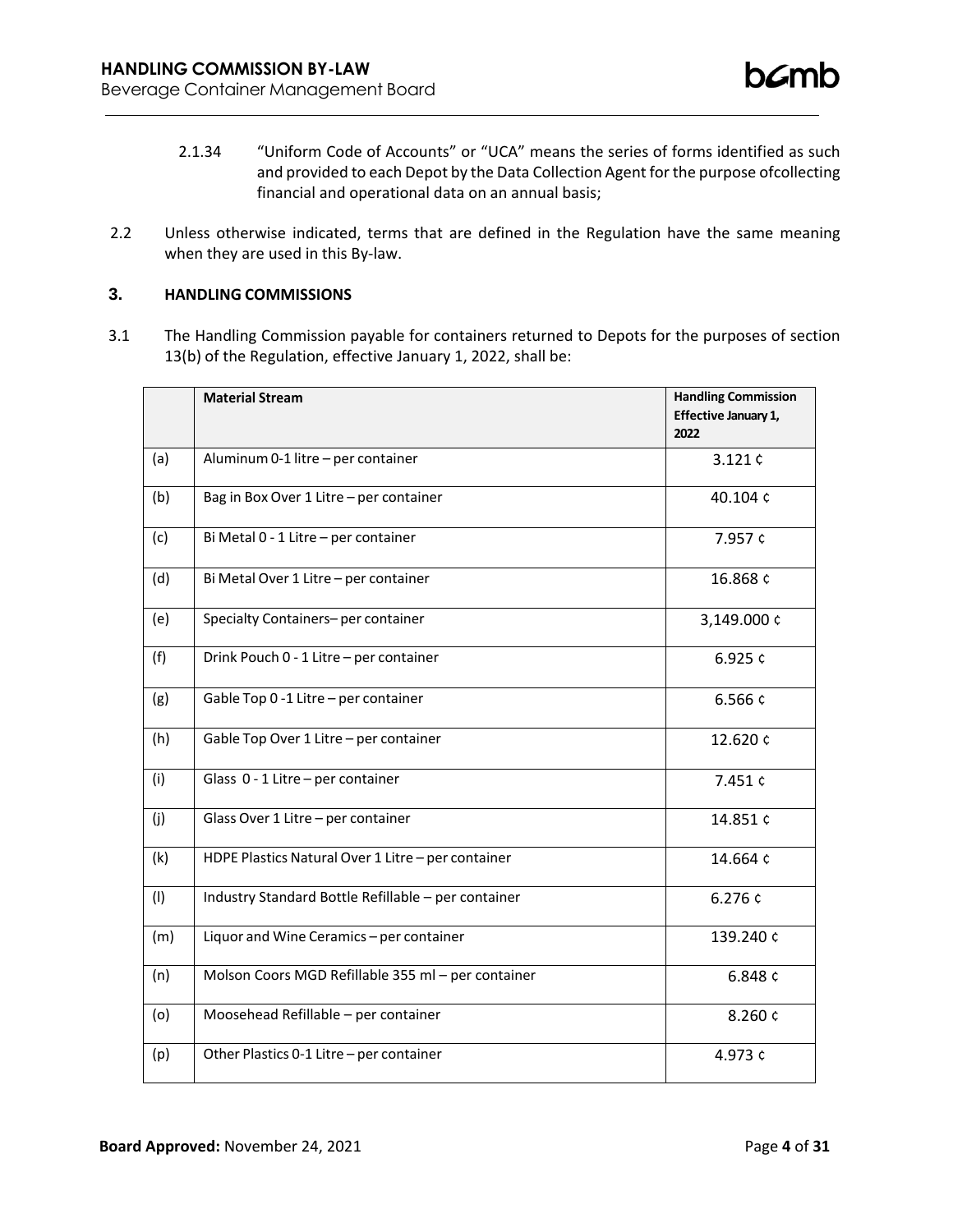| (q) | Other Plastics over 1 Litre – per container                | 14.042 ¢  |
|-----|------------------------------------------------------------|-----------|
| (r) | PET 0 - 1 Litre (Clear & Light Blue Tint) - per container  | 4.188 ¢   |
| (s) | PET Over 1 Litre (Clear & Light Blue Tint) – per container | 12.036 ¢  |
| (t) | Plastic one-way Keg Over 1 Litre – per container           | 170.348 ¢ |
| (u) | Sleemans Refillable – per container                        | 6.737 ¢   |
| (v) | Steam Whistle Refillable – per container                   | 7.811 ¢   |
| (w) | Tetra Brik 0 - 1 Litre – per container                     | 4.938 ¢   |
| (x) | Tetra Brik Over 1 Litre - per container                    | 15.121 ¢  |

## **4. PURPOSE OF HANDLING COMMISSIONS**

- 4.1 Purposes for which Handling Commissions are to be calculated include:
	- 4.1.1 to provide sufficient funds to enable Depots as a group to recover prudentlyincurred costs and expenses and to earn a fair pre-tax return;
	- 4.1.2 to maintain a viable Depot industry;
	- 4.1.3 to minimize the net cost of handling commissions on Manufacturers and end-use consumers and any cross-subsidization between different container streams;
	- 4.1.4 to share the benefits from more efficient handling or processing technologies implemented through the co-operation of Manufacturers and Depots, or from significant additions of new registered containers or from significant increases in volumes of certain types of existing containers equitably between the Manufacturers and the Depots;
	- 4.1.5 to support the accessibility of Albertans to Depots in rural areas;
	- 4.1.6 to recognize that cost per container is higher for Depots that process lower container volumes than for depots that process higher container volumes; and
	- 4.1.7 to maximize beverage container return rates.
- 4.2 The BCMB shall set a single Handling Commission for each Material Stream.
- 4.3 In addition to the Handling Commission set for each Material Stream, every Depot other than a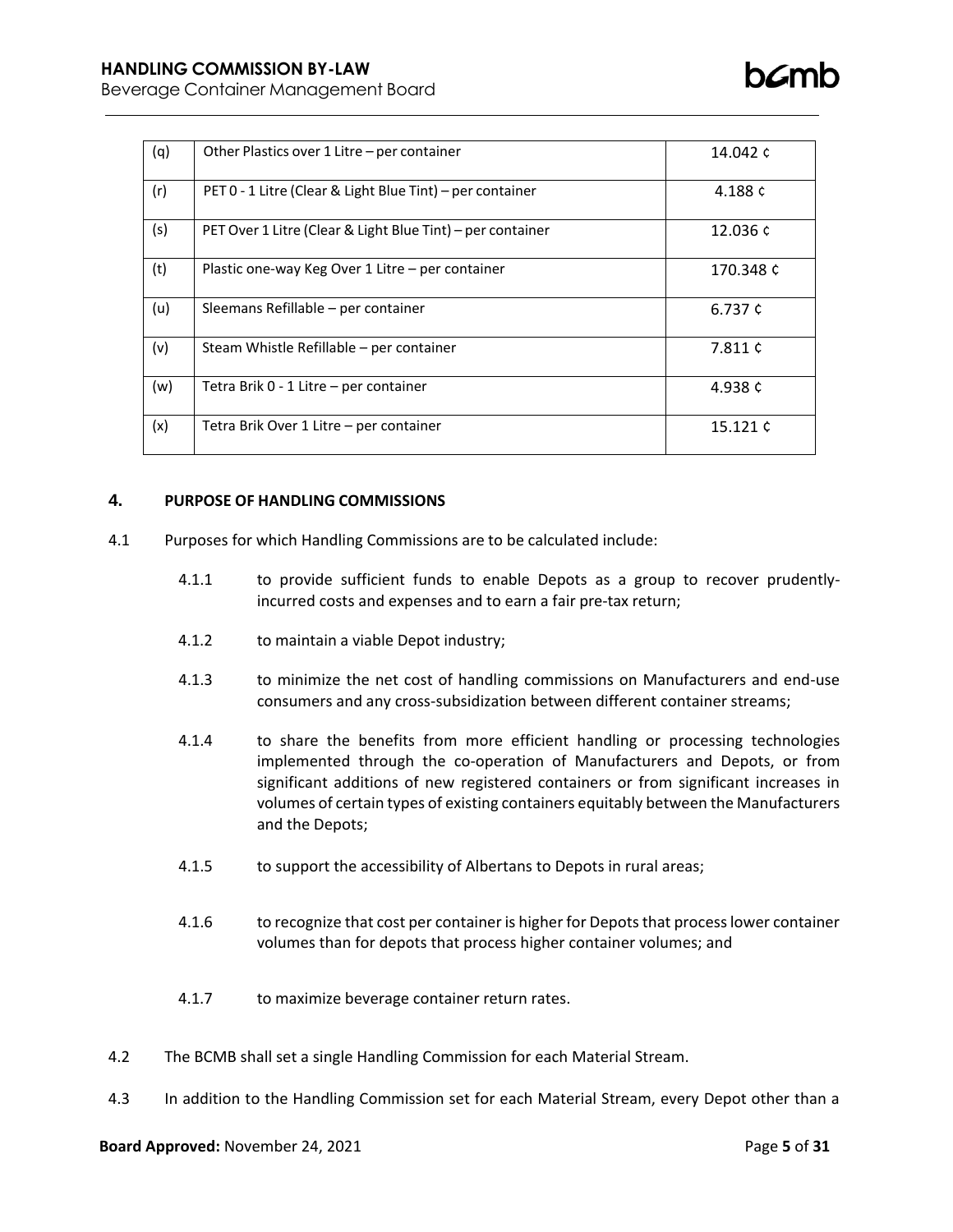Class D Depot shall be paid a Depot Viability Handling Commission of 1.5 cents for each of the first 1.5 million containers shipped to the CSA by that Depot in every calendar year commencing January 1, 2022, excepting refillable containers and regardless of whether there is a change in effective control of the Depot or a change of Permit Holder at the Depot location.

4.4 It is a breach of this By-law for a Permit Holder, Depot Operator, Depot Manager or any of their agents or employees to accept a container from another Depot and claim payment of a Depot Viability Handling Commission for shipping that container to the CSA in circumstances where a Depot Viability Handling Commission would not have been payable for that container had it been shipped by the Depot at which the container was first presented for a refund. Such conduct is deemed to be conduct that seriously undermines the integrity of the beverage container management system.

### **5. CHANGES TO HANDLING COMMISSIONS**

- 5.1 The BCMB may only set or change a Handling Commission in accordance with this By-law.
- 5.2 The BCMB may set an interim Handling Commission for a new container stream in accordance with this By-Law.
- 5.3 Other than interim Handling Commissions, Handling Commissions may only be set or changed by motion of the Board carried by a majority of 2/3 of the Directors following a procedure set out in this By-law, unless otherwise agreed by all potential Interested Parties.
- 5.4 The Board may refer the setting of Handling Commissions to an Arbitration Panel in accordance with this By-law.

## **6. INTERIM HANDLING COMMISSIONS**

- 6.1 The following procedure applies to setting an Interim Handling Commission for a new container stream:
	- 6.1.1 Following a request to the BCMB from a Manufacturer for a new container stream, the BCMB shall request that the Data Collection Agent collect relevant information from Manufacturers, Depots, the Collection System Agent and Collection Service Providers as applicable with respect to the new container stream. The Data Collection Agent shall obtain the necessary information in a confidential manner protecting the proprietary information of the Manufacturers and the Depots;
	- 6.1.2 The BCMB shall request that the Data Collection Agent provide a report recommending an Interim Handling Commission;
	- 6.1.3 Where the Data Collection Agent is of the opinion that it is appropriate for an Interim Handling Commission to be set without a Handling Commission Review the Data Collection Agent shall provide a report setting out the basis for that opinion and recommending an Interim Handling Commission;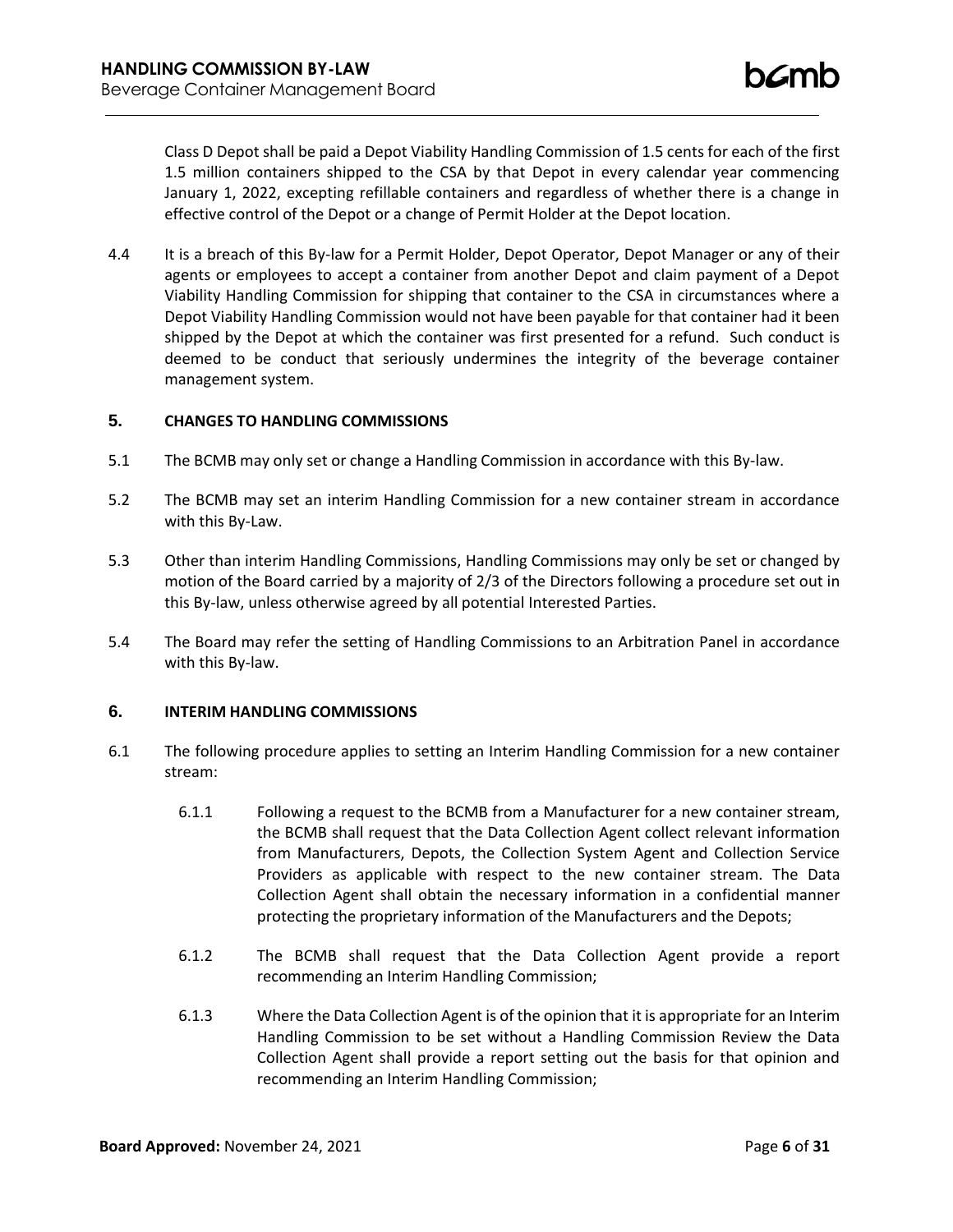- 6.1.4 Where the Data Collection Agent is of the opinion that a Handling Commission Review is required, the Data Collection Agent shall provide a report setting out the basis for that opinion;
- 6.1.5 Where the Data Collection Agent provides a report recommending an Interim Handling Commission to the BCMB, the BCMB shall provide a copy of that report to the Manufacturer who has requested the new container stream and to the Alberta Bottle Depot Association, the Collection System Agent and any affected Collection Service Providers, who may provide comments to the BCMB with respect to the report; and
- 6.1.6 An Interim Handling Commission may be set by the BCMB based on the report from the Data Collection Agent and any comments received with respect to the report.
- 6.2 The Interim Handling Commission shall apply to the new container stream effective immediately and shall remain in effect until the next Handling Commission Review unless the Board sets a new Interim Handling Commission.
- 6.3 If any party directly affected by the interim Handling Commission is not satisfied with the Interim Handling Commission, that party may apply to the Board to request that the Board review the Interim Handling Commission.
- 6.4 If no party applies to the Board for a review of the Interim Handling Commission, the Board shall be informed of the Interim Handling Commission at the next regularly scheduled Board Meeting.

## **7. HANDLING COMMISSION REVIEWS**

- 7.1 The Board shall initiate a Handling Commission Review in any of the following circumstances:
	- 7.1.1 Three years have passed since the last Handling Commission Review, unless all Interested Parties to that Handling Commission Review have unanimously agreed to postpone the next Handling Commission Review additional periods of time in accordance with Part 13 of this By-law;
	- 7.1.2 Six years have passed since the last Handling Commission Review.
- 7.2 The Board may initiate a Handling Commission Review if there has been a systemic change to the beverage container system that in the opinion of the Board warrants a Handling Commission Review.
- 7.3 For the purposes of section 7.2, a change in the average cost per container that is more than +/- 5% from the average cost per container established in accordance with the last Handling Commission Review may be considered evidence of a systemic change to the beverage container system.
- 7.4 The Board shall not direct a Handling Commission Review more than once within a 12-month period.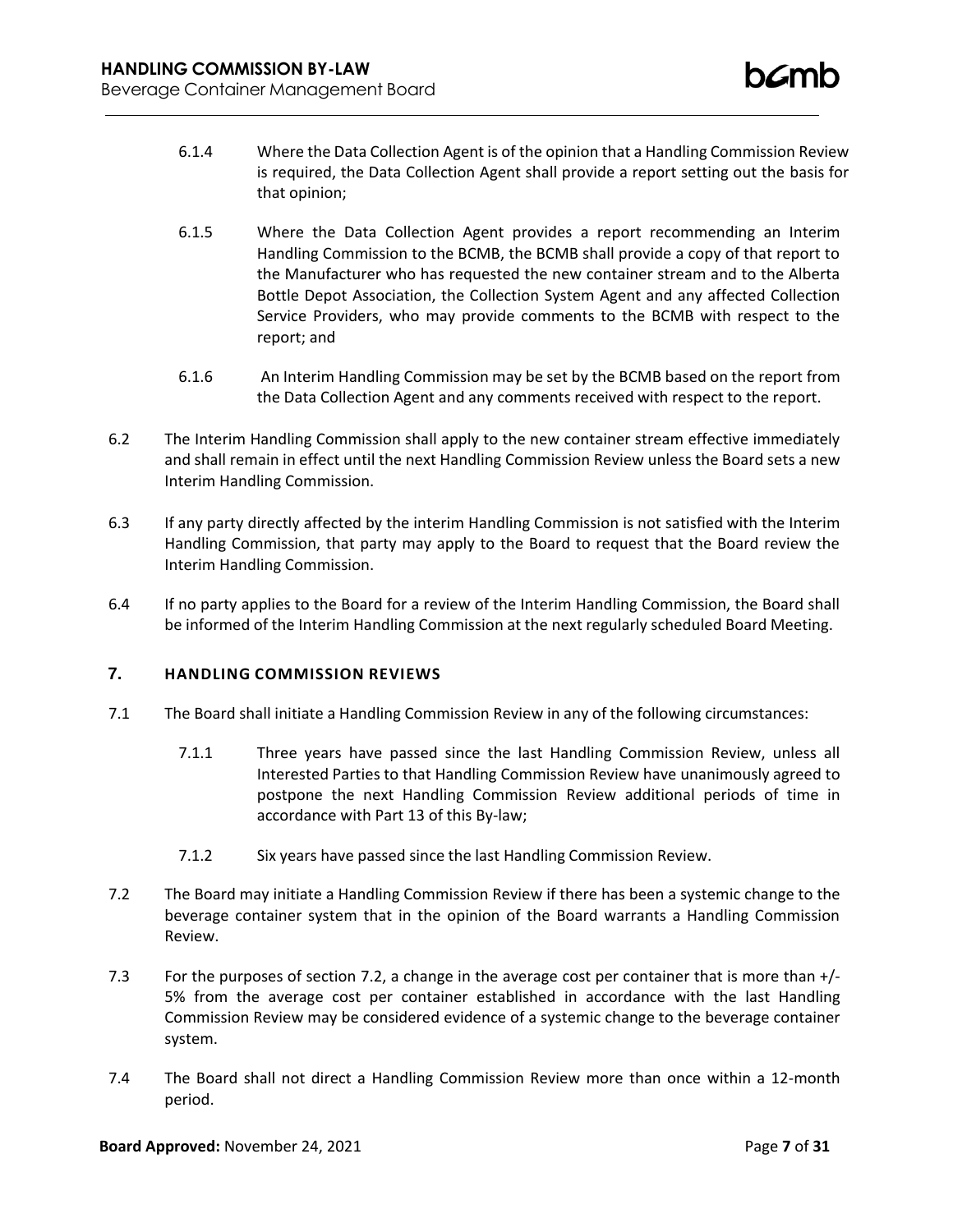- 7.5 The Board shall adjust Handling Commissions on an annual basis between Handling Commission Reviews in accordance with Part 13 of this By-law.
- 7.6 In conducting a Handling Commission Review, the Board must seek input from Manufacturers and Depots regarding Handling Commission amounts through fair process, negotiation and use of sound information having regard to the principles of natural justice. The procedures for gathering sound information for negotiations and submissions respecting Handling Commissions shall be determined by the Board.
- 7.7 The procedure to be followed during a Handling Commission Review is as set out in this By-law and in the Rules of Practice and Procedure attached as Schedule "A" to this By-law.

## **8. SPECIFIC CONSIDERATIONS IN CALCULATING HANDLING COMMISSIONS**

#### **Timing**

8.1 To the extent possible and practicable, Handling Commissions are to be adjusted to reflect the forecast costs and return volumes anticipated during the period the Handling Commissions are to be in effect.

#### **Depot Building Size Cap**

8.2 The maximum building size of any Depot to be taken into account for the purpose of calculating the Revenue Requirement shall be calculated by the Data Collection Agent based on the Depot Building Size Cap Policy

## **Deemed Lease Rate**

8.3 For the purpose of determining the Revenue Requirement, all Depot buildings shall be deemed to have been leased at a rate to be determined through the Handling Commission Review.

### **Rate Structure**

8.4 Handling Commissions shall be determined using a variable rate structure with no fixed rate component.

## **Return Margin Methodology**

8.5 For the purpose of determining the Revenue Requirement, fair return shall be determined in accordance with the Return Margin Methodology Policy that has been approved by the Board.

## **9. COMMENCEMENT OF HANDLING COMMISSION REVIEW**

9.1 A Handling Commission Review is commenced by a resolution of the Board directing a Handling Commission Review.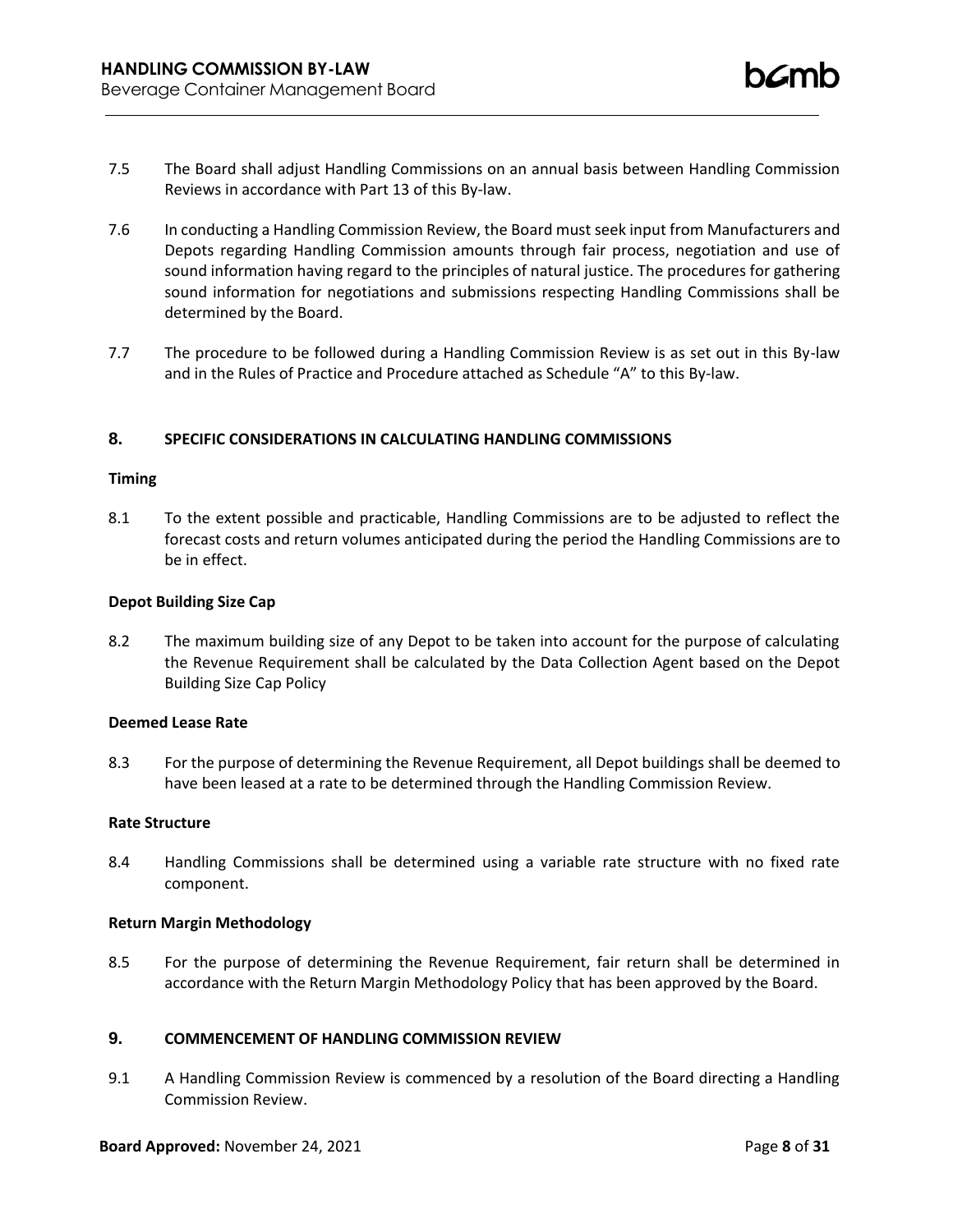- 9.2 After the Board resolution directing a Handling Commission Review, the Board shall:
	- 9.2.1 Select a target date for the adoption and implementation of the new Handling Commissions (the "Target Date");
	- 9.2.2 Select the last day of the 12-month period ("Cut-Off Date") to be used by the Data Collection Agent for the purposes of collecting information through the Uniform Code of Accounts submitted on behalf of each Depot; and
	- 9.2.3 Identify the existing report or reports to be used by the Data Collection Agent for the purposes of the Data Collection Agent Report, if any, or identify the reports to be obtained by the Data Collection Agent for the purposes of the Data Collection Agent Report.
- 9.3 After the resolution of the Board directing a Handling Commission Review, the Board shall request that the BCMB:
	- 9.3.1 Provide notice of the Handling Commission Review to the Interested Parties as defined in section 2.1.23 and to any other parties who the BCMB considers may be affected by the outcome of the Handling Commission Review and who may wish to be designated as Interested Parties;
	- 9.3.2 Recommend to the Board the additional parties, if any, to be designated as Interested Parties under section 2.1.23 for the purposes of the Handling Commission Review;
	- 9.3.3 Direct the Data Collection Agent to prepare the Data Collection Agent Report for the purpose of assisting the Board in setting Handling Commissions and to obtain any reports identified under section 9.2.3 or that may be required by the Data Collection Agent in the preparation of the Data Collection Agent Report. The Data Collection Agent Report shall include:
		- 9.3.3.1 the relevant data collected by the Data Collection Agent from the Uniform Code of Accounts, organized and analyzed as appropriate;
		- 9.3.3.2 where the data collected by the Data Collection Agent from the Uniform Code of Accounts has been adjusted, an explanation as to how and why that data has been adjusted;
		- 9.3.3.3 the Data Collection Agent's opinion as to the appropriate Revenue Requirements and Container Stream Cost Allocation for the 12-month period up to and including the Target Date;
		- 9.3.3.4 the basis for the Data Collection Agent's opinion with respect to the Revenue Requirement and Container Stream Cost Allocation including any facts,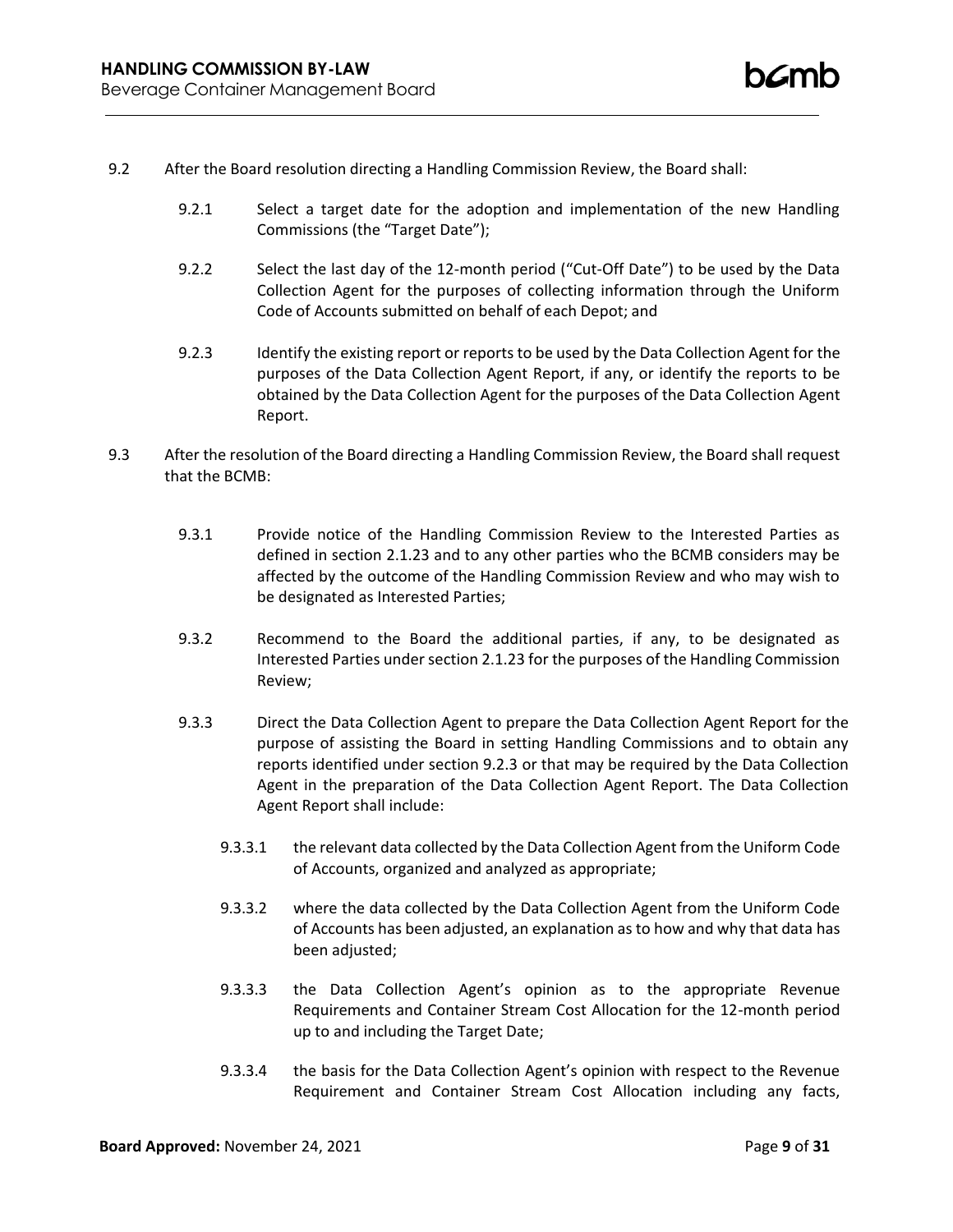assumptions or third-party reports or opinions relied upon and copies of any written reports relied upon;

- 9.3.3.5 confirmation that the Data Collection Agent has applied the relevant BCMB Handling Commission policies and where applicable, explanations as to the manner in which the BCMB Handling Commission policies have been applied;
- 9.3.4 Appoint a Facilitator; and
- 9.3.5 Establish general time frames for the steps in the Handling Commission Review.
- 9.4 The Board shall designate any additional Interested Parties for the purposes of the Handling Commission Review.

## **10. FACILITATED NEGOTIATIONS**

- 10.1 The Facilitator may direct that the Interested Parties enter into Facilitated Negotiations at any time after the Facilitator is appointed.
- 10.2 The Facilitated Negotiations are terminated:
	- 10.2.1 when an agreement is reached by the Interested Parties on all issues; or
	- 10.2.2 when the Facilitator concludes that continuing the negotiations is unlikely to result in an agreement or any further agreement and the Facilitator has prepared a list of outstanding issues in accordance with the Handling Commission Review Rules of Practice and Procedure attached as Schedule "A;" or
	- 10.2.3 when the Board directs the termination of a Facilitator and the Board determines it is appropriate to terminate the Facilitated Negotiations rather than appointing a new Facilitator; or
	- 10.2.4 when 6 months have passed from the date of the receipt by the Board of the Data Collection Agent's Report, unless otherwise directed by the Board.

## **11. BOARD MEETING TO CONSIDER AGREEMENTS OR PROCESS**

#### **Timing**

11.1 A meeting of the Board shall be called for a date no less than 15 days and no more than 60 days from the date of the receipt of the Facilitator's Report.

#### **Purpose**

11.2 The purpose of the Board Meeting is for the Board to consider whether to approve any agreement that has been reached by the Interested Parties and if necessary, to consider and determine the process to be followed for the setting of Handling Commissions or the process for determining the outstanding issues between the Interested Parties.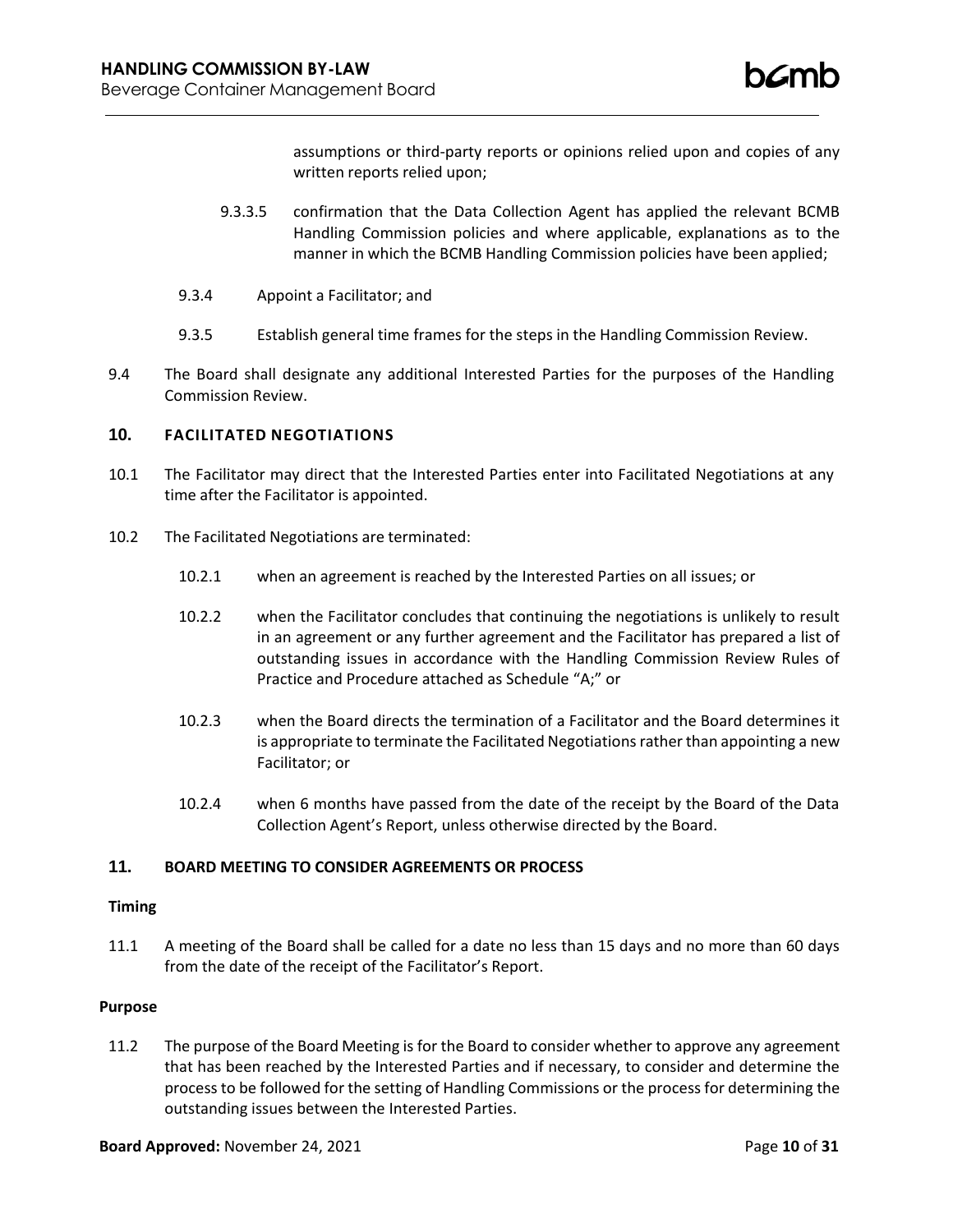### **Information before the Board**

- 11.3 The record for the purposes of the Board Meeting shall be the record created by the BCMB up to the termination of the Facilitated Negotiations and any other information contained in the Facilitator's Report.
- 11.4 All Interested Parties, the BCMB and the Data Collection Agent shall be invited to attend the Board Meeting. The Interested Parties and the BCMB may be represented by counsel at the Board Meeting.
- 11.5 The Interested Parties shall have the opportunity to submit materials to the BCMB to be provided to the Board prior to the Board Meeting. Those materials are to be provided to the BCMB and circulated to the Board and the Interested Parties in accordance with deadlines set by the BCMB, but in any event no less than 7 days before the Board Meeting. The Interested Parties may make oral submissions before the Board. Unless otherwise directed by the Board, these oral submissions shall be no longer than one half hour each, and all oral submissions shall not exceed one day. The Board may ask questions of the Interested Parties, the Data Collection Agent andthe BCMB.
- 11.6 The Board may not consider an issue raised by an Interested Party in its materials or submissions that is not contained in the written submissions that were provided to the Facilitator in the course of the Facilitated Negotiations, unless the Board orders otherwise and unless the other Interested Parties and the Data Collection Agent have a reasonable opportunity to address the issue.

## **Where Agreement Reached on Handling Commissions**

- 11.7 Where an agreement on Handling Commissions has been reached in the Facilitated Negotiations, the following resolution shall be put to the Board at the Board Meeting:
	- 11.7.1 That the agreement was the result of fair negotiations and the Handling Commissions agreed to by the Interested Parties are fair and reasonable and consistent with the public interest, the mandate of the BCMB, and the applicable legislation and BCMB by-laws; and
	- 11.7.2 That the Handling Commissions set forth in the memorandum of agreement arising from the Facilitated Negotiations are adopted as amendments to section 3.1 of this By-law, effective on the date specified in the memorandum of agreement (the "Handling Commission Resolution").
- 11.8 If the Handling Commission Resolution receives a 2/3 majority vote of the Board, the Handling Commissions set forth in the memorandum of agreement shall be effective as of the date set out in the Facilitator's Report.
- 11.9 If the Handling Commission Resolution does not receive a 2/3 majority vote of the Board, the Board shall then proceed to consider and determine the process to be followed for the setting of Handling Commissions.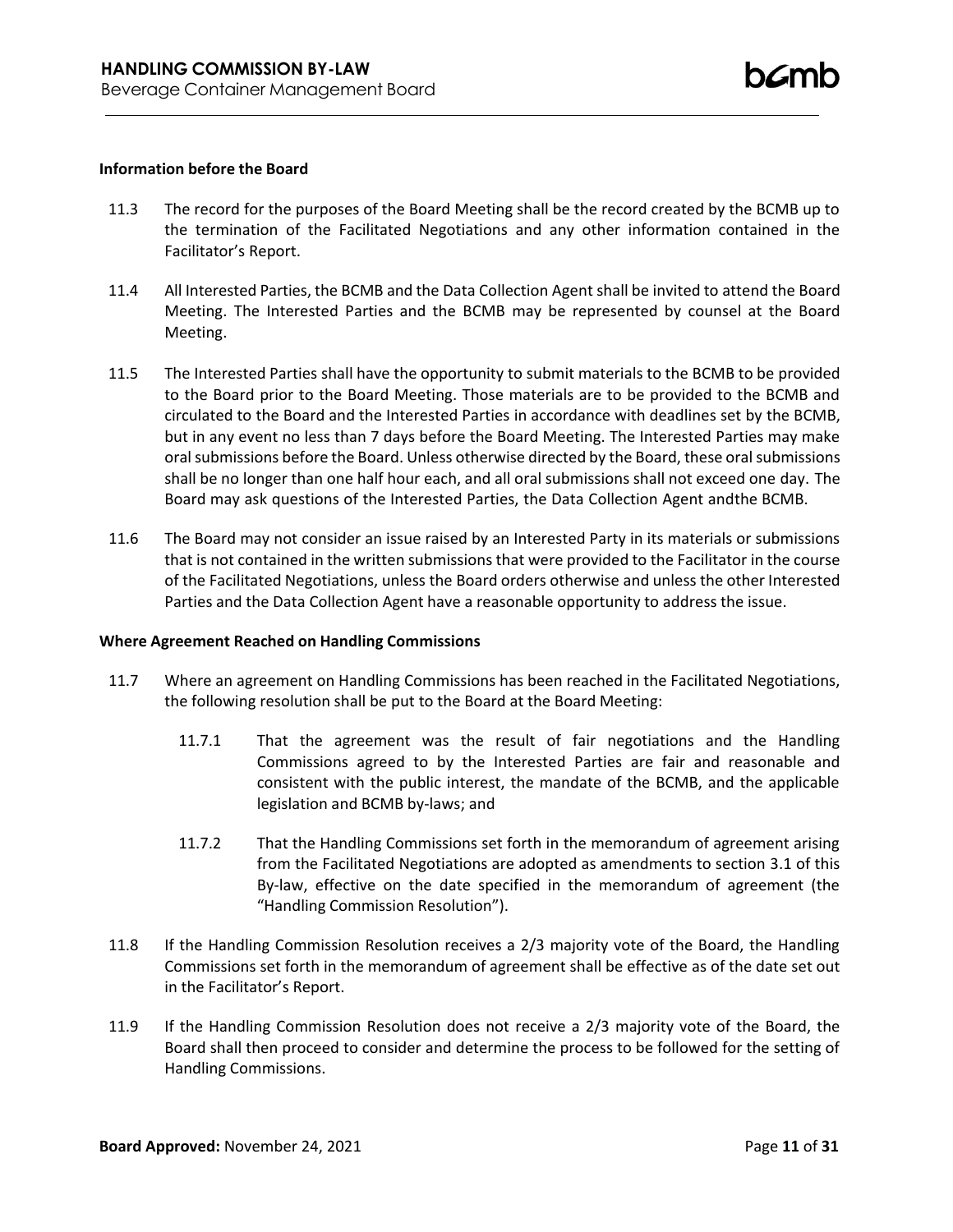### **Where Partial Agreement Reached on Handling Commissions**

- 11.10 Where an agreement has been reached on any issue relevant to the setting of Handling Commissions, but there has been no agreement reached by the Interested Parties on all of the Handling Commissions, the following resolution shall be put to the Board at the Board Meeting:
	- 11.10.1 That the agreement with respect to the issue was the result of fair negotiations and the agreement by the Interested Parties is fair and reasonable and consistent with the Public Interest, the mandate of the BCMB, and the applicable legislation and BCMB by-laws; and
	- 11.10.2 That the agreement is to be adopted as part of the findings of the Board or of the Arbitration Panel in any Board Hearing or Arbitration Hearing and the material in the Facilitator's Report in support of the agreement shall form part of the record before the Board or the Arbitration Panel. [The "Partial Agreement Resolution"].
- 11.11 If the Partial Agreement Resolution receives a 2/3 majority vote of the Board:
	- 11.11.1 the agreement is to be adopted as part of the findings of the Board or of the Arbitration Panel in any Hearing by the Board or by the Arbitration Panel and the material in the Facilitator's Report in support of the agreement shall form part of the record before the Board or the Arbitration Panel; and
	- 11.11.2 The Board shall then proceed to consider and determine the process to be followed for the determination of the outstanding issues between the Interested Parties.
- 11.12 If the Partial Agreement Resolution does not receive a 2/3 majority vote of the Board, the Board shall then proceed to consider and determine the process to be followed for the setting of Handling Commissions.

#### **Where no Agreement has been reached in relation to Handling Commissions**

11.13 Where no agreement was reached by the Interested Parties during the Facilitated Negotiations, the Board shall proceed to consider and determine the process to be followed for the setting of Handling Commissions.

## **Process to be followed for the Setting of Handling Commissions or Outstanding Issues between the Interested Parties**

- 11.14 Where the Board is to consider and determine the process to be followed for the setting of Handling Commissions or for the determination of the outstanding issues between the Interested Parties, the Board shall decide whether the process is to involve a Board Hearing in the first instance or whether the process is to involve an Arbitration Hearing in the first instance.
- 11.15 The decision of the Board that the process is to involve a Board Hearing must be passed by a Resolution that receives a 3/4 majority vote of the Board, failing which the process to be followed is an Arbitration Hearing.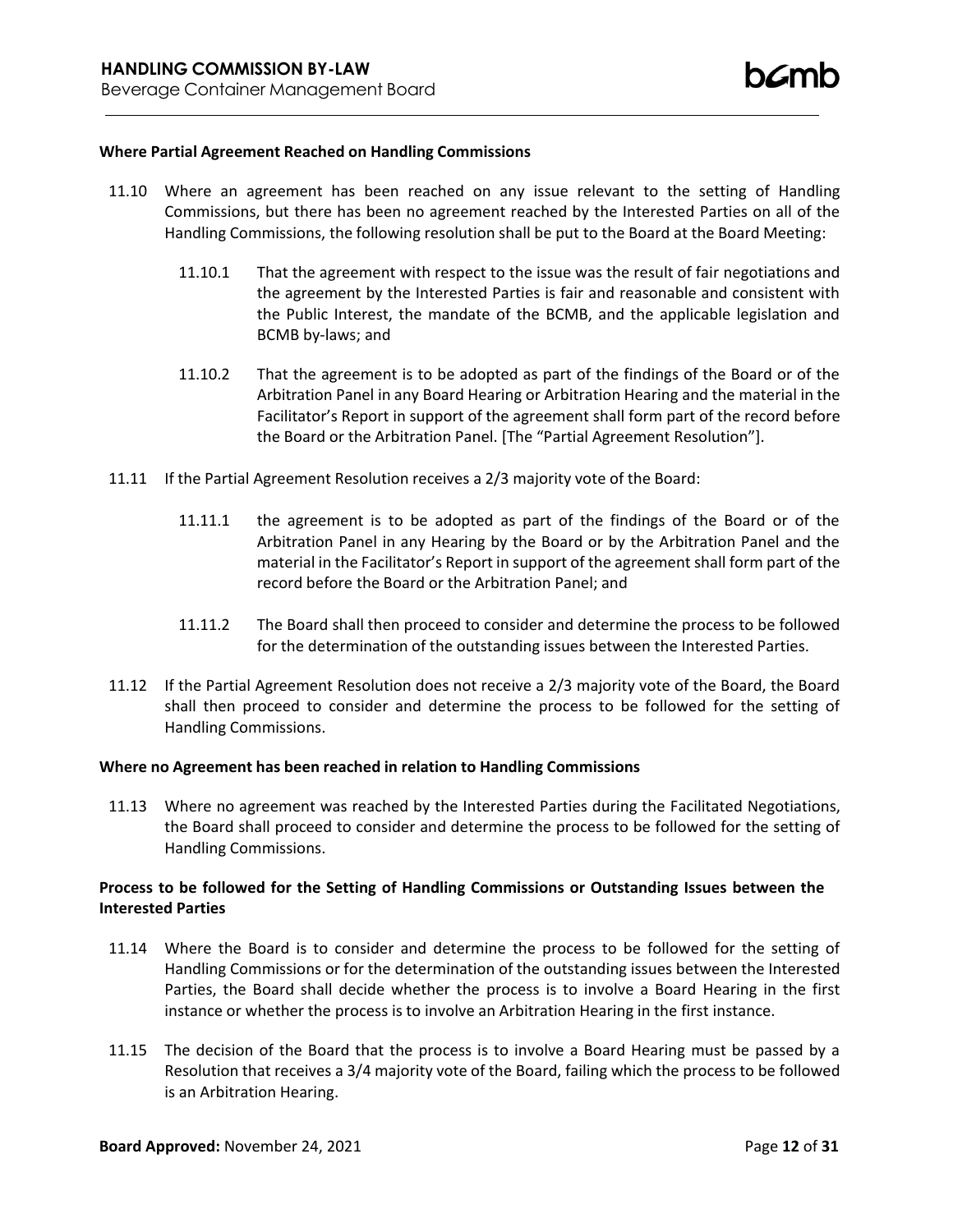## **12. HEARING BEFORE ARBITRATION PANEL OR BOARD**

- 12.1 If the Board determines that the process to be followed is an Arbitration Hearing, the Board shall appoint an Arbitration Panel.
- 12.2 The Interested Parties for the purposes of the Arbitration Hearing or Board Hearing shall be the same as the Interested Parties who participated in the Facilitated Negotiation, however, each Member of the BCMB representing the General Membership Sector as defined in the bylaws of the BCMB may apply to the Arbitration Panel or to the Board for a person or organization to be accepted as an Interested Party to the arbitration for the purposes of making submissions. Such person or persons or organization or organizations may be added as an Interested Party or Interested Parties in the discretion of the Arbitration Panel or the Board and upon such conditions as the Arbitration Panel or Board may provide.
- 12.3 The procedure set out in Schedule "A" shall be followed in any Arbitration Hearing and any Board Hearing and shall be interpreted as such, with reference to the Board being substituted for reference to the Arbitration Panel as required.
- 12.4 If the Board proceeds to a hearing before the Board, and if the Board cannot reach a 2/3 majority decision with respect to any of the matters referred to it for that purpose, the Board shall refer all the matters before the Board to an Arbitration Hearing.
- 12.5 An Arbitration Hearing pursuant to section 12.4 of this By-law shall proceed as a hearing de novo with respect to all matters that were before the Board, on the basis of the record established during the Facilitated Negotiations, and in accordance with the procedure set out in Schedule "A".
- 12.6 An award of an Arbitration Panel with respect to Handling Commissions shall be final and binding upon the Board and the Board shall pass a resolution approving the Handling Commissions determined by Arbitration.

## **13. ANNUAL ADJUSTMENT**

- 13.1 Following the completion of a Handling Commission Review, the DCA shall provide the BCMB with the DCA Annual Update Report on an annual basis for each of the following two years, no later than November 15 of each year.
- 13.2 The BCMB shall distribute the DCA Annual Update Report to all Interested Parties who participated in the previous Handling Commission Review.
- 13.3 The Interested Parties may provide comments to the BCMB within a period of 7 days from the date of delivery of the DCA Annual Update Report with respect to any clerical or typographical errors or errors of calculation, which comments will be provided by the BCMB to the Data Collection Agent.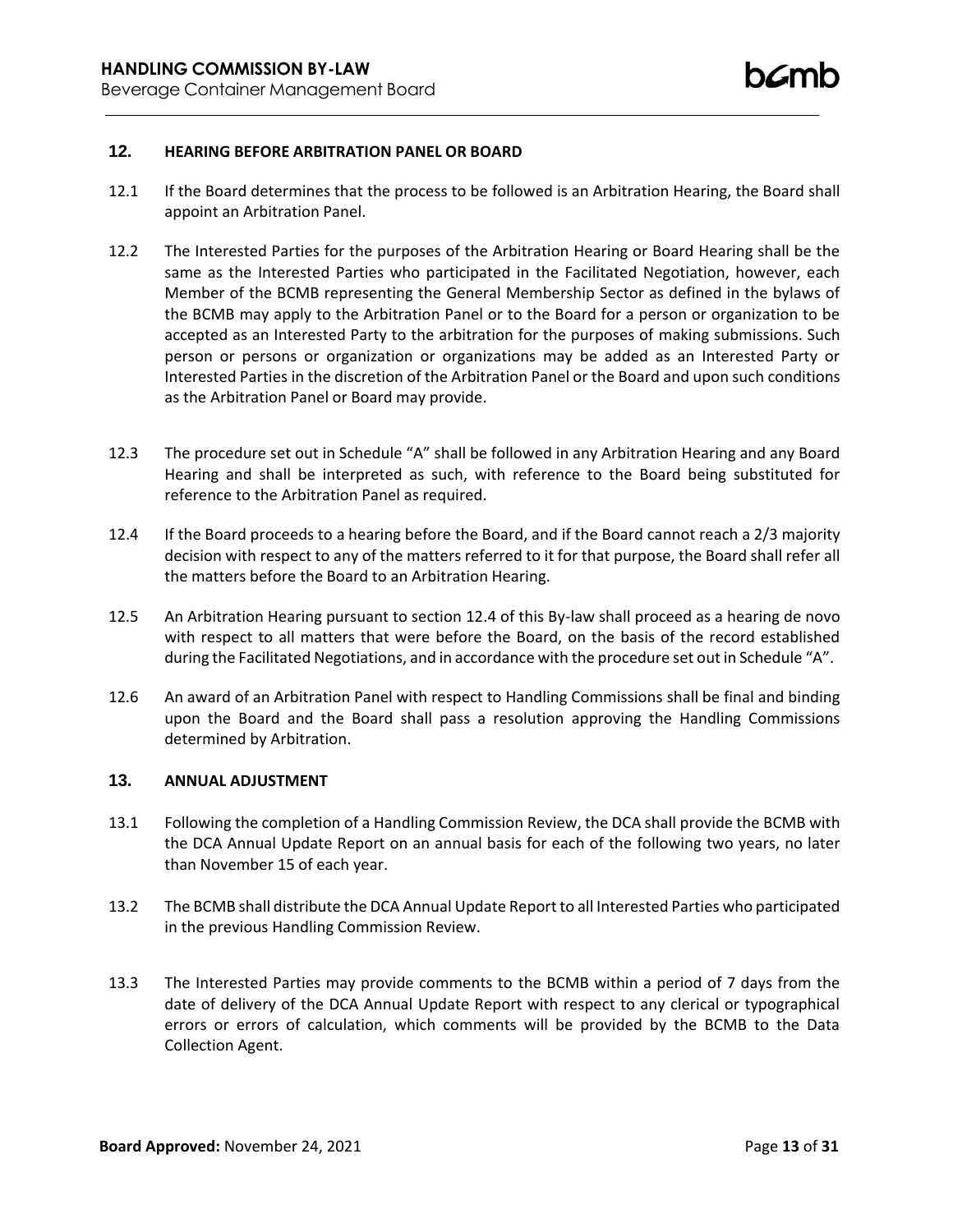- 13.4 If, after making any changes for any calculation errors, the DCA Annual Update Report prepared by the Data Collection Agent determines the average Handling Commission which, when compared to the average Handling Commission currently in effect, differ in amount by more than +/- 0.3 of 1% , the Board shall approve the updated Handling Commissions effective as of May 1 of the year following the DCA Annual Update Report to remain in effect until new Handling Commissions are approved in accordance with this By-law.
- 13.5 The methodology to determine the difference between the average Handling Commission calculated using updated data and the average Handling Commission currently in effect will involve the following:
	- 13.5.1 The Data Collection Agent shall collect data from Depots through the UCA as adjusted per the Handling Commission Rate Setting Policy;
	- 13.5.2 The data will be introduced into the Revenue Requirement as identified in the DCA HCR Report with all other variables unchanged except as provided for in this Part or as otherwise agreed to by the Interested Parties and the DCA following a request from the BCMB to consider changes to other variables;
	- 13.5.3 The Data Collection Agent will use the Time and Motion Report from the previous Handling Commission Review as the basis to allocate the Revenue Requirement to Material Streams;
	- 13.5.4 The Data Collection Agent shall obtain an update to the Indices Report updating the recommended data set or indices to be used by the DCA in forecasting Depot costs to the relevant time period;
	- 13.5.5 The Data Collection Agent will calculate both the average Handling Commission for the DCA Annual Update Report and the average Handling Commission currently in effect by dividing the Revenue Requirement by the reported volume of containers for that period;
	- 13.5.6 The difference of the average Handling Commission associated with the DCA Annual Update Report and the average Handling Commission currently in effect will determine if the average Handling Commission has changed more than +/-0.3 of 1%.
- 13.6 If, after following the methodology in section 13.5 and if after making any changes for any calculation errors, the DCA Annual Update Report prepared by the Data Collection Agent determines the average Handling Commission which, when compared to the average Handling Commission currently in effect, does not differin amount bymore than +/- 0.3 of 1% no adjustment shall be made to the existing Handling Commissions.
- 13.7 Within 30 days of receipt of the second DCA Annual Update Report following a Handling Commission Review, the Interested Parties provided with that report shall advise the BCMB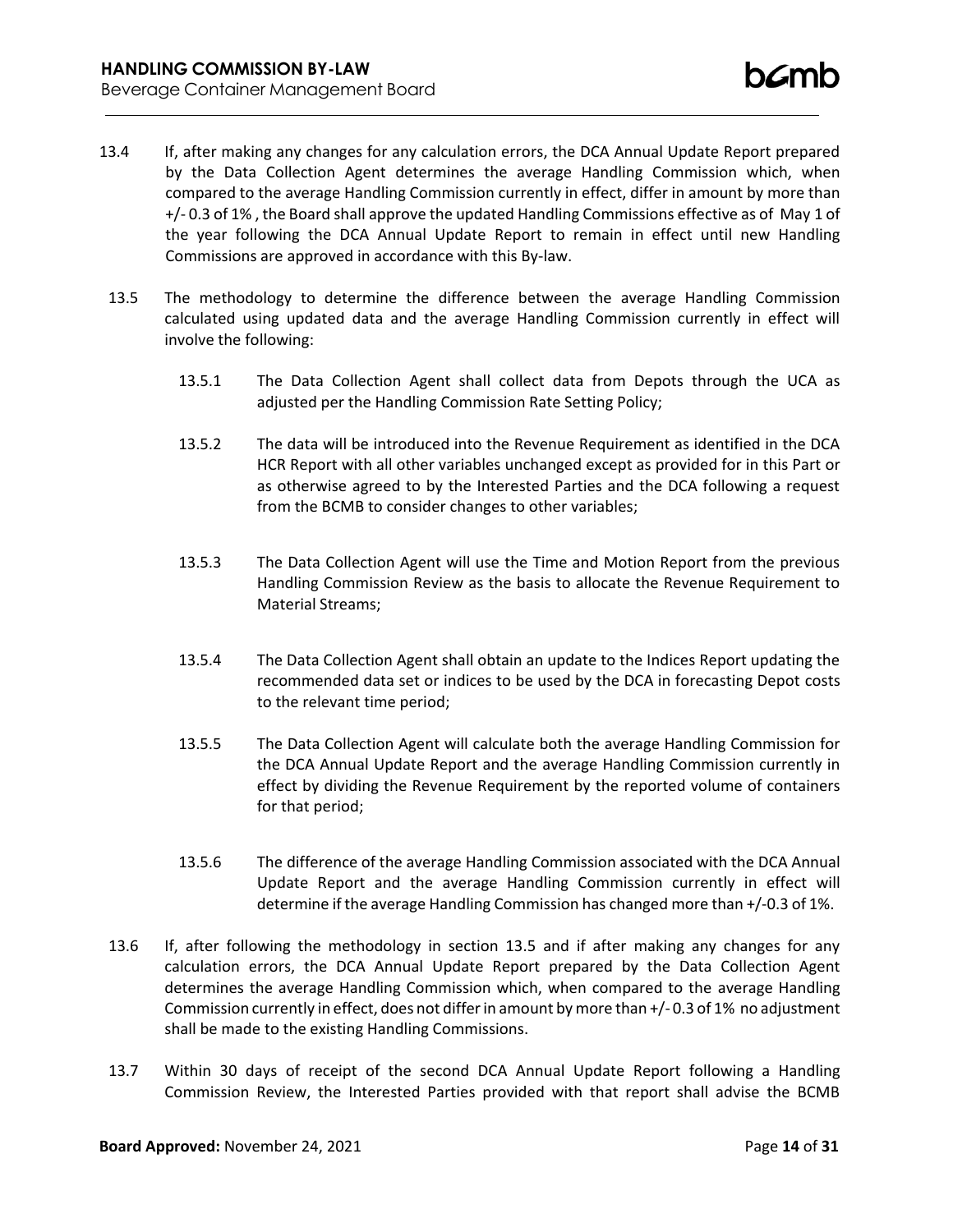whether they agree to extend the time for the next Handling Commission Review for a further one-year period.

- 13.8 In the event that the Interested Parties unanimously agree to a one-year extension period in accordance with section 13.7, the procedure set out in sections 13.1 to 13.7 shall apply to that one-year extension period, and to any following one-year extension periods unanimously agreed to by the Interested Parties in accordance with those sections, but the Interested Parties cannot agree to more than four such one-year extension periods.
- 13.9 In each DCA Annual Update Report, the DCA shall determine the annual average Handling Commission and compare that amount to the annual average Handling Commission determined during the last Handling Commission Review. If the difference between the annual average Handling Commission in the DCA Annual Update Report and the annual average Handling Commission determined during the last Handling Commission Review is +/- 5%, the Board shall be advised for the purpose of determining whether or not a Handling Commission Review is required.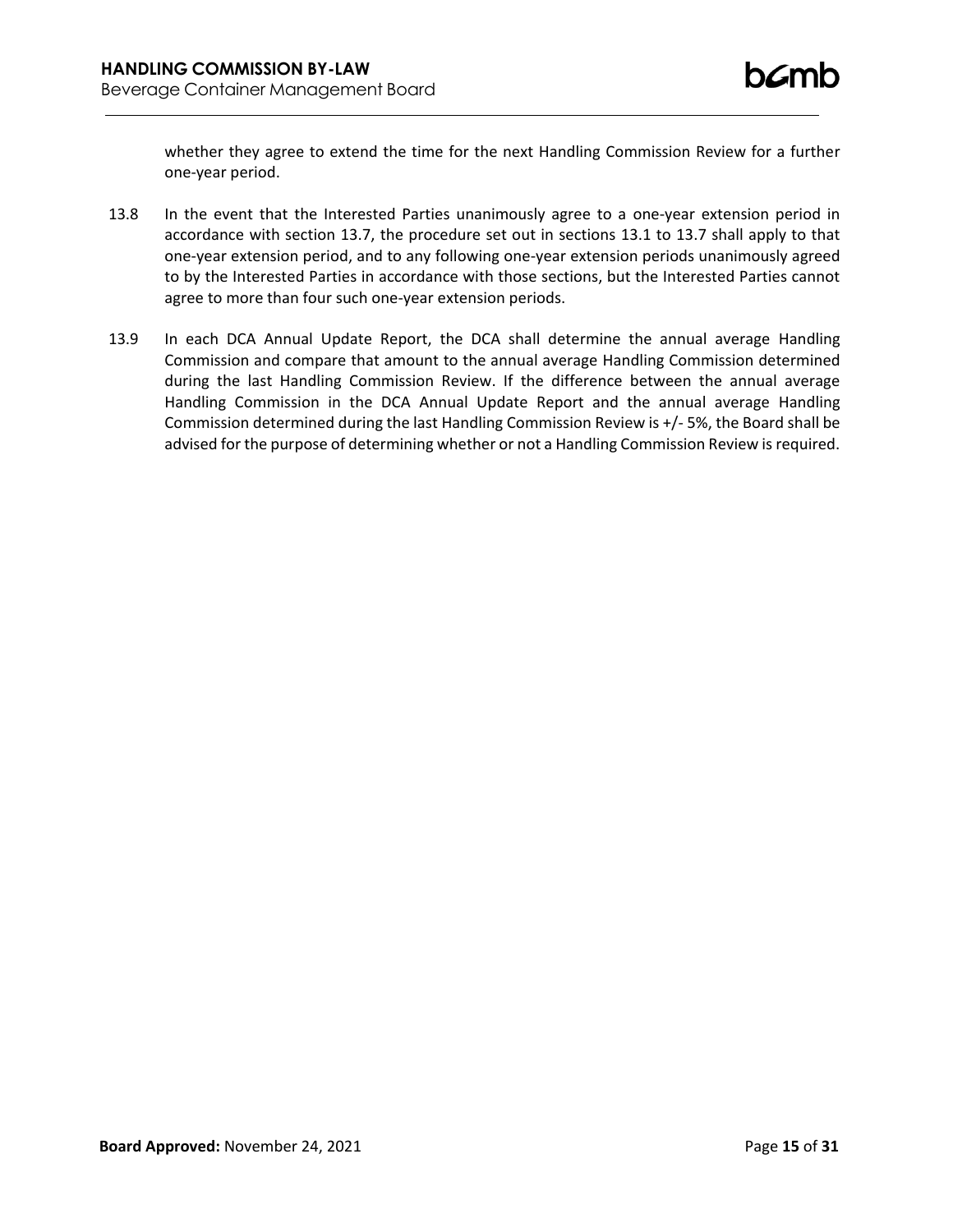# **SCHEDULE "A"**

#### **HANDLING COMMISSION REVIEW RULES OF PRACTICE AND PROCEDURE**

## **1. RULES OF GENERAL APPLICATION**

- 1.1 Interested Parties may attend and participate in a Handling Commission Review and may be represented by counsel at the Handling Commission Review.
- 1.2 The Board, the Facilitator and the Arbitration Panel may make orders with respect to the procedure and practices that apply to the Handling Commission Review. Every Interested Party shall comply with all applicable procedural orders.
- 1.3 The Board, the Facilitator and the Arbitration Panel may dispense with, vary or supplement all or any part of these Rules including rules relating to time limits if it is satisfied that it is just and reasonable in all of the circumstances and is in accordance with the requirements of procedural fairness.
- 1.4 If an Interested Party fails to comply with a procedural order by the Board, the Facilitator or the Arbitration Panel, the Board, the Facilitator or the Arbitration Panel may take any measure it considers appropriate including any one or more of the following:
	- 1.4.1 give directions to the non-complying Interested Party to rectify the failure;
	- 1.4.2 dismiss evidence or other documents made or submitted by the non-complying Interested Party;
	- 1.4.3 continue the Board Meeting or Board Hearing or Arbitration Hearing and make a determination on the evidence before it;
	- 1.4.4 impose conditions on the non-complying Interested Party; and
	- 1.4.5 direct that the non-complying Interested Party pay costs to an Interested Party or Interested Parties.
- 1.5 Proceedings other than the Board Hearing and the Arbitration Hearing shall be open only to the BCMB and its counsel, the Interested Parties and their counsel and the Data Collection Agent. Any other person will require the express consent of all the Interested Parties and the BCMB to be present.
- 1.6 The Arbitration Act applies to an Arbitration conducted in accordance with these rules, except if there is a conflict between these rules and the Arbitration Act, in which case these rules prevail.
- 1.7 Reference to "days" in these rules means business days and non-business days unless otherwise provided.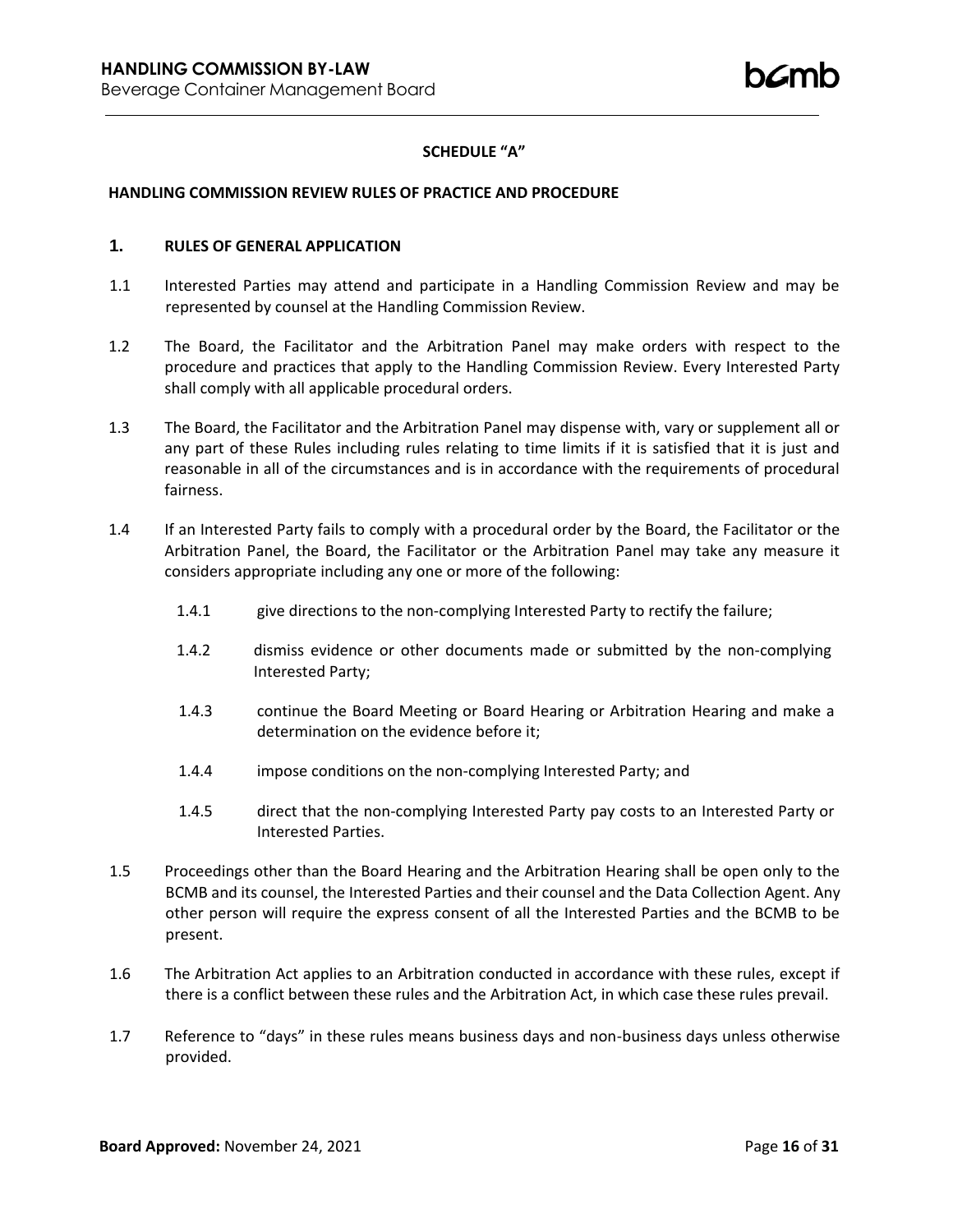#### **Filing and Service of Documents**

- 1.8 The Facilitator, the Interested Parties, the BCMB and the Data Collection Agent shall file all documents and any other material with the BCMB in acceptable electronic form.
- 1.9 The filing of any document or material with the person designated by the BCMB for that purpose shall constitute filing with the BCMB, the Board, the Facilitator or the Arbitration Panel for the purposes of these rules.
- 1.10 Interested Parties shall serve copies of documents and any other material filed by them with the BCMB on the other Interested Parties and the Data Collection Agent and may do so by hand delivery, mail, courier, electronic delivery or facsimile.

#### **Record**

- 1.11 The BCMB shall be responsible for organizing and maintaining the record and all exhibits in the Handling Commission Review process, including the filings and documents from the Data Collection Agent, the BCMB and Interested Parties prior to, during and after the Facilitated Negotiations, Board Meeting, Board Hearing or Arbitration Hearing.
- 1.12 The BCMB shall provide an index of the documents comprising the record and exhibits to all Interested Parties, the Data Collection Agent, the Facilitator, the Board and the Arbitration Panel and shall make available on request, a copy of all written statements and other filed documents and materials to the Interested Parties, the Data Collection Agent, the Facilitator, the Board and the Arbitration Panel as appropriate prior to, during and after the Facilitated Negotiations, Board Meeting, Board Hearing and Arbitration Hearing.
	- 1.12.A Subject to this section, all records filed with the BCMB for the purpose of a Handling Commission Review shall be made available to the public in the manner determined by the BCMB.
	- 1.12.B If an Interested Party objects to a record or information contained in a record being made available to the public, the Interested Party may submit a request for confidentiality along with the record. The request for confidentiality:
		- 1.12B.1 must be in writing
		- 1.12B.2 must describe the nature of the record or information that is the subject of the request, and
			- 1.12B.3 must provide the reasons for the request, including the potential harm that might result if the record or information were made available to the public.
	- 1.12.C A record which an Interested Party requests not be made available to the public in accordance with this section will not be made available to the public by the BCMB unless otherwise directed by the Board or by an Arbitration Panel, following a motion to the Board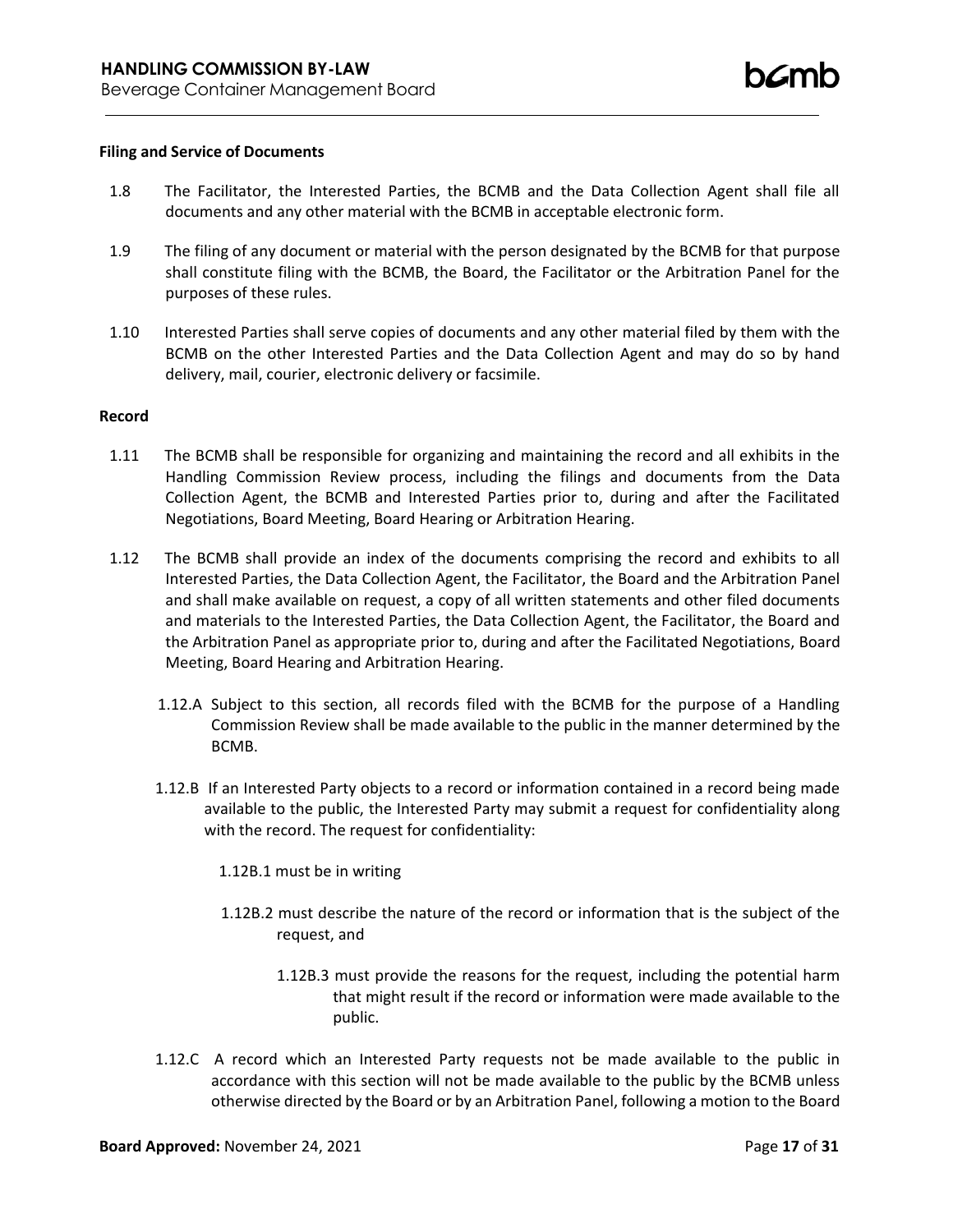or the Arbitration Panel by any individual in accordance with sections 1.13 to 1.16 interpreted with the changes necessary to give effect to this section.

1.12.D Nothing in this section limits the operation of any statutory provision that protects the confidentiality of information or records.

#### **Motions**

- 1.13 If a matter arises in a Handling Commission Review that requires a decision or ruling of the Board or the Arbitration Panel, an Interested Party may bring the matter before the Board or the Arbitration Panel by filing a motion.
- 1.14 Unless otherwise directed by the Board or the Arbitration Panel, a motion must be in writing, be signed by the authorized representative of the Interested Party, and contain a concise statement of the facts, the decision or ruling sought and the grounds for the motion.
- 1.15 An Interested Party filing a motion shall serve a copy of it on the other Interested Parties.
- 1.16 An Interested Party who wishes to respond to a motion shall file and serve a response on all Interested Parties, within the time limits directed by the Board or the Arbitration Panel.

## **2. FACILITATED NEGOTIATIONS**

- 2.1 After the Facilitator is appointed and prior to receipt of the Data Collection Agent Report, the Facilitator may meet with the Interested Parties and may set timelines for and assist in the exchange of written material between the Interested Parties and the Data Collection Agent in relation to any of the reports obtained by the Data Collection Agent as directed under section 9.2.3 of this By-law and filed by the Data Collection Agent prior to the filing of the Data Collection Agent Report.
- 2.2 Upon the filing of the Data Collection Agent Report the Facilitator shall hold a preliminary meeting with the Interested Parties and the Data Collection Agent to identify the issues related to the setting of Handling Commissions that are to be negotiated, to establish dates for the exchange of information, and to schedule meeting dates for the Facilitated Negotiations.
- 2.3 The BCMB and its counsel are entitled to attend any meeting between the Facilitator and the Interested Parties to observe and provide assistance where required.
- 2.4 Any dates scheduled by the Facilitator for the purposes of the Facilitated Negotiations are to fall within the general time frames established by the BCMB in accordance with section 9.3.5 of this By-law.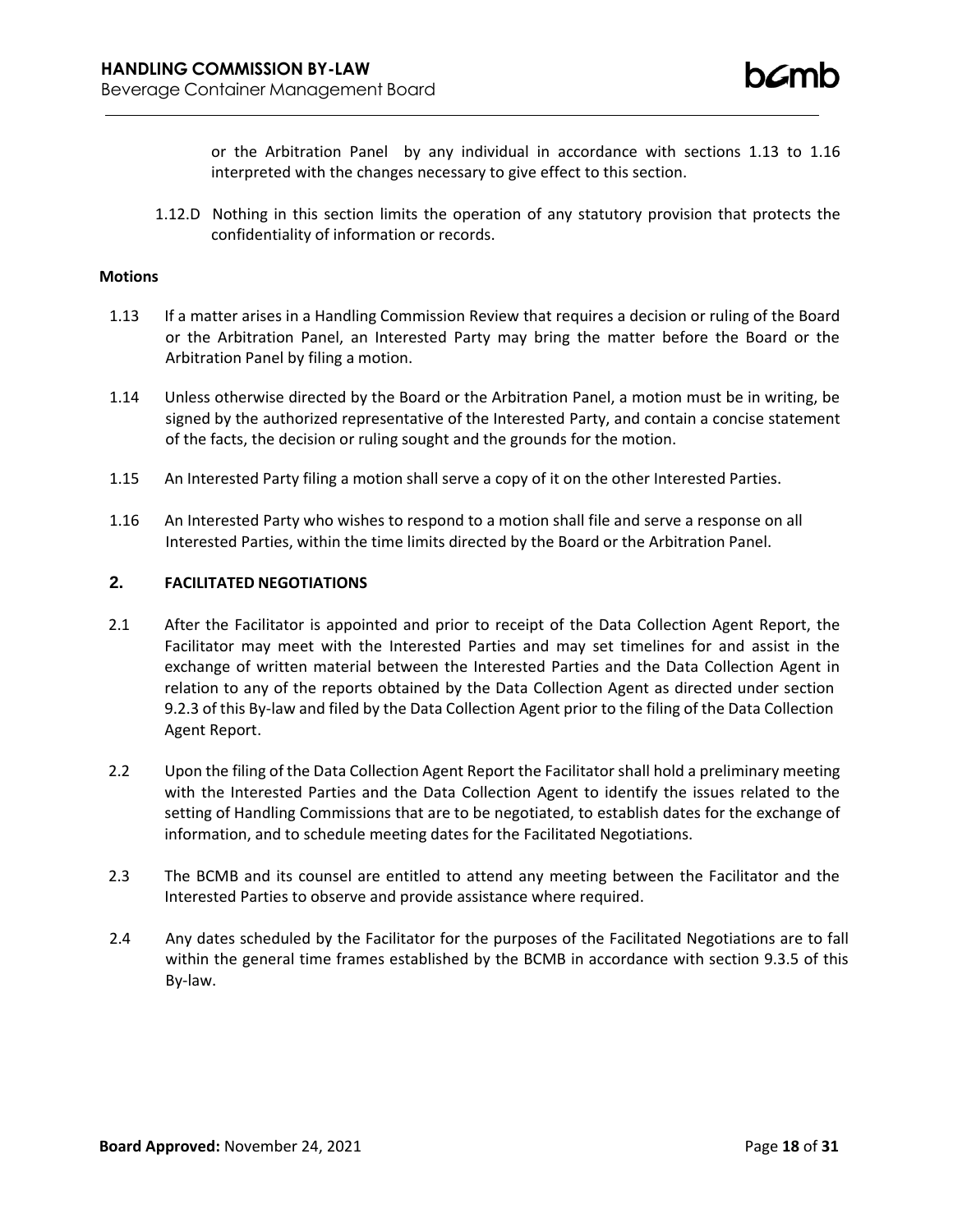## **Role of the Facilitator**

- 2.5 The Facilitator shall:
	- 2.5.1 assist the Interested Parties in determining the issues to be negotiated;
	- 2.5.2 oversee the Facilitated Negotiations, including the exchange of written material in accordance with these rules;
	- 2.5.3 endeavor to foster an environment of cooperation and trust among the Interested Parties;
	- 2.5.4 provide all Interested Parties with an opportunity to express their views on those issues that affect them;
	- 2.5.5 assess the progress being made in the Facilitated Negotiations and whether further progress is likely to occur;
	- 2.5.6 if an agreement is reached on all or some of the issues in dispute, prepare a memorandum of agreement on those issues which is acceptable to the Interested Parties; and
	- 2.5.7 if no agreement is reached on some or all of the issues in dispute, prepare a list of the outstanding issues between the Interested Parties which is acceptable to the Interested Parties and which contains a description of each outstanding issue, the position of each of the Interested Parties with respect to each of the outstanding issues and an explanation for the basis for the position of each of the Interested Parties.
- 2.6 Where the Interested Parties have reached an agreement on an issue that differs from the recommendation contained in the Data Collection Agent Report, the memorandum of agreement must include an explanation for the difference and any calculation associated with that agreement.
- 2.7 The Facilitator shall be and remain at all times impartial, neutral and independent from the parties and is not a compellable witness in any subsequent proceedings related to Handling Commissions.
- 2.8 The Board may direct the BCMB to terminate the appointment of a Facilitator during the course of the Facilitated Negotiations.

#### **Role of the Data Collection Agent in the Facilitated Negotiations**

2.9 All information collected by the Data Collection Agent for the purposes of a Handling Commission Review is to be subject to confidentiality guidelines established by the Board. All information shall be reported in aggregate form only and all raw data shall be treated as strictly confidential by the Data Collection Agent, and shall not be published, circulated or distributed by the Data Collection Agent unless the parties providing the information provide consent.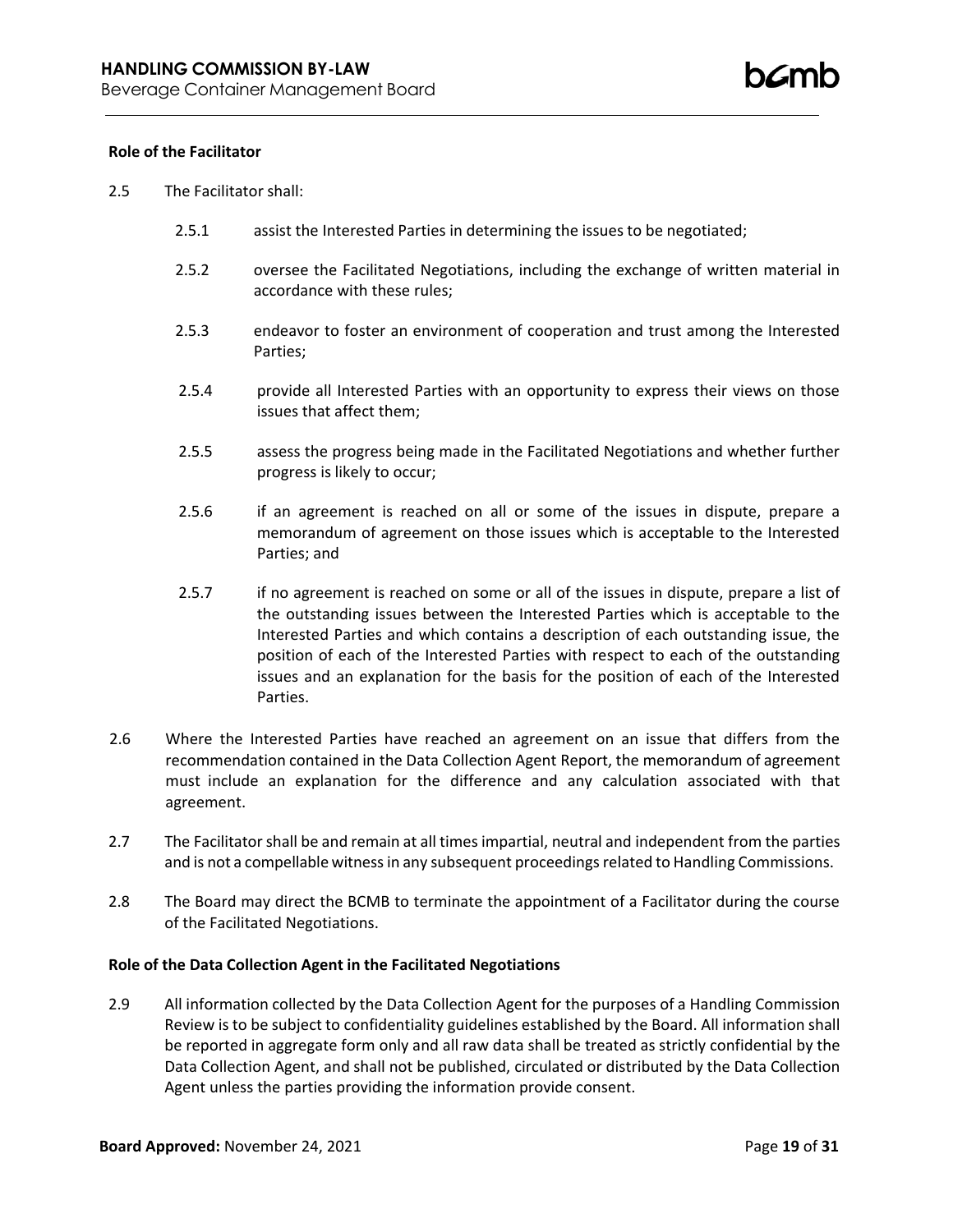- 2.10 The Data Collection Agent may attend the Facilitated Negotiations to provide information and assistance to the Facilitator and Interested Parties as appropriate. The participation of the Data Collection Agent in the Facilitated Negotiations does not preclude the Data Collection Agent from appearing before the Board or the Arbitration Panel in the Proceedings or in any subsequent proceedings related to Handling Commissions.
- 2.11 The Data Collection Agent shall be and remain at all times impartial, neutral and independent from the Interested Parties.

## **Role of BCMB Management in the Facilitated Negotiations**

- 2.12 The BCMB and its counsel are entitled to attend the Facilitated Negotiations.
- 2.13 The role of the BCMB is to make relevant information available to the Facilitator and theInterested Parties and to ensure that the Facilitated Negotiations are carried out in a fair mannerwith meaningful participation by the Interested Parties.
- 2.14 The BCMB shall be and remain at all times impartial, neutral and independent from the Interested Parties.

#### **Written Statements and Other Material**

- 2.15 As directed by the Facilitator, each of the Interested Parties shall file with the BCMB and providea written statement to the Facilitator respecting the position of that Interested Party on the issues that are the subject of the Facilitated Negotiations.
- 2.16 Written statements shall contain all documents, data, studies, expert reports or other written materials upon which the Interested Party intends to rely in the Facilitated Negotiations, at the Board Meeting and in any subsequent Board Hearing or Arbitration Hearing.
- 2.17 Each Interested Party may provide written statements in rebuttal to the written statements of another Interested Party.
- 2.18 With the consent of all of the Interested Parties and at the direction of the Facilitator, the Data Collection Agent may file with the BCMB and provide a written statement clarifying matters raised by the Interested Parties that were not addressed in the Data Collection Agent's Report.
- 2.19 With the consent of all of the Interested Parties and at the direction of the Facilitator, the BCMB may file documentation containing factual information relevant to the issues being negotiated in the Facilitated Negotiations, material regarding the jurisdiction of the BCMB and copies of BCMB policies, procedures and guidelines which have been approved by the Board.
- 2.20 Prior to the conclusion of the Facilitated Negotiations, the Facilitator may request that the Interested Parties provide a written statement containing their proposed Handling Commissions.
- 2.21 Prior to the conclusion of the Facilitated Negotiations, the Facilitator may request that the Interested Parties provide a list of outstanding issues upon which they have been unable to reach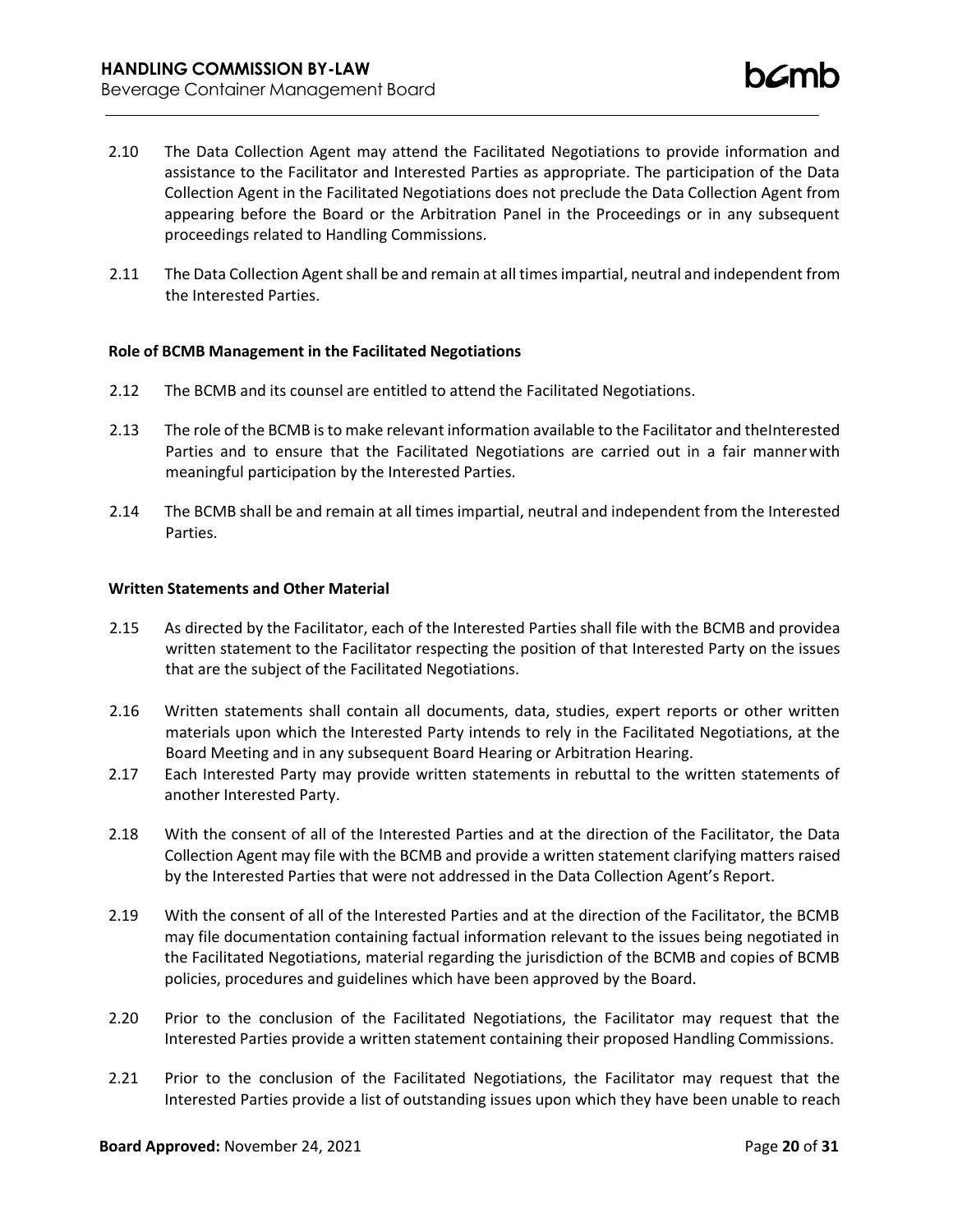an agreement which contains a description of each outstanding issue, the position of each of the Interested Parties with respect to each of the outstanding issues and an explanation of the basis for the position of each of the Interested Parties.

### **Information Request**

- 2.22 An Interested Party may request the Data Collection Agent provide information necessary to clarify the Data Collection Agent Report or to simplify the issues or to otherwise permit a full and satisfactory understanding of a matter in issue in the Handling Commission.
- 2.23 An Interested Party may request another Interested Party to provide information necessary to clarify any written statement filed by such other Interested Party or to simplify the issues or to otherwise permit a full and satisfactory understanding of a matter in issue in the Handling Commission Review.
- 2.24 A request for information in accordance with rule 2.23 or 2.23:
	- 2.24.1 shall be in writing;
	- 2.24.2 shall be filed with the BCMB and directed to the Data Collection Agent or to the Interested Party from whom a response is sought;
	- 2.24.3 shall contain specific questions requesting clarification about the evidence, documents or other material in the possession of the Data Collection Agent or the Interested Party and which is relevant to the matters in issue in the Handling Commission Review; and
	- 2.24.4 shall be filed and served no later than 14 days after the Data Collection Agent's report or written statement has been filed, unless a different timeline is established under rule 2.4 or is otherwise directed by the Facilitator.

## **Response to Information Request**

- 2.25 The Data Collection Agent or an Interested Party who is served with an information request in accordance with rules 2.22 or 2.23 shall provide a response with respect to each question either;
	- 2.25.1 providing a full and adequate response; or
	- 2.25.2 objecting to the question and setting out the basis for the objection; or
	- 2.25.3 where the Data Collection Agent or the Interested Party contends that the information necessary to provide a response is not available, setting out of the reasons for the unavailability of the information, and providing any alternative available information that the Data Collection Agent or Interested Party considers might be of assistance.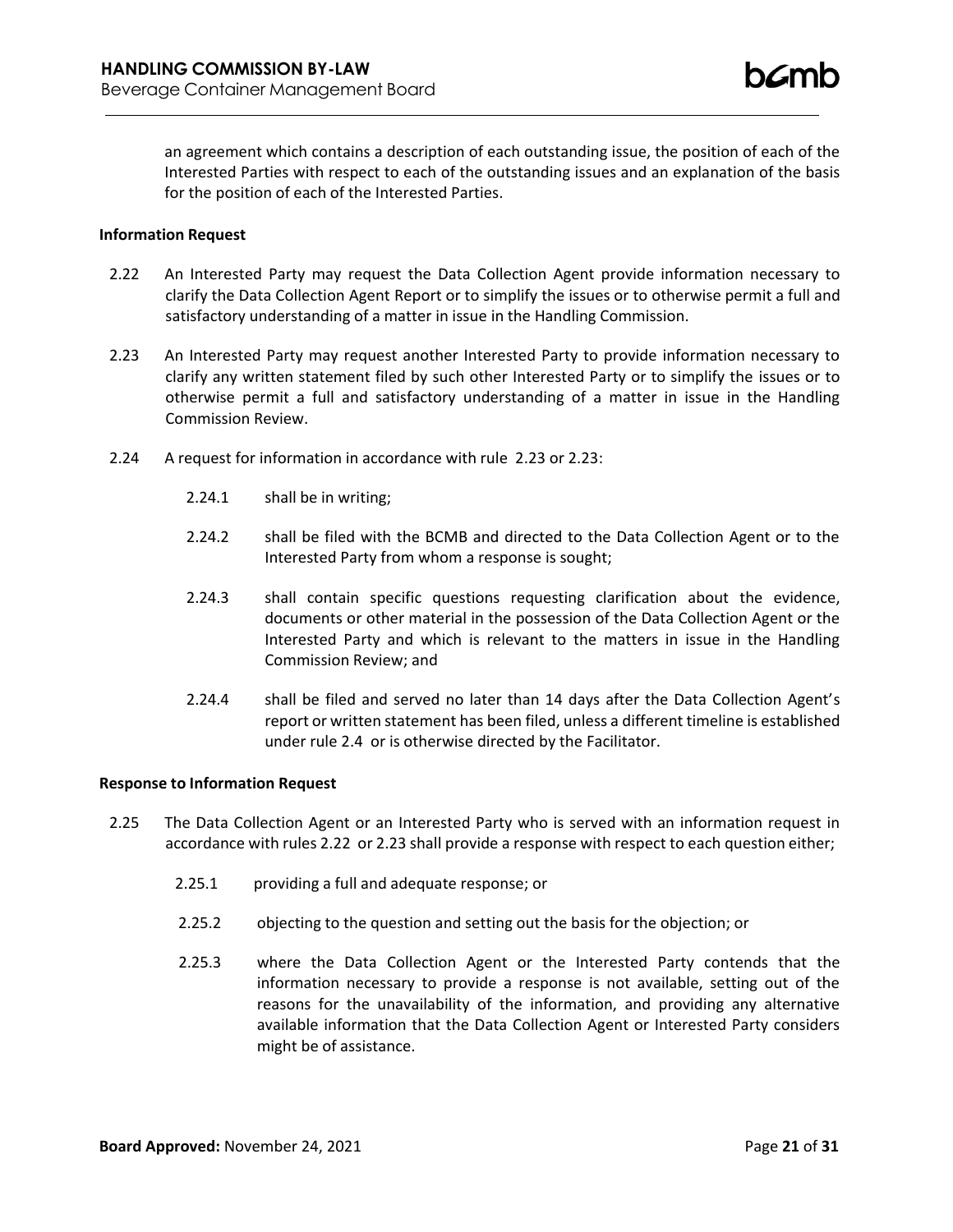2.26 The response to an information request shall be filed and served no later than 21 days after the information request is filed, unless a different timeline is established under rule 2.4 of these Rules or is otherwise directed by the Facilitator.

### **Expert consultation**

- 2.27 During the course of the Facilitated Negotiations, and with the consent of the Data Collection Agent and the Interested Parties, the Facilitator may arrange for the Data Collection Agent, experts retained by the Data Collection Agent and experts retained by the Interested Parties to consult on a without prejudice basisin an effort to reach agreement on matters of expert opinion.
- 2.28 Subject to any agreement reached between the Data Collection Agent, the Interested Parties and their counsel, all matters that form part of the consultations between the Data Collection Agent and the experts are entirely without prejudice to the position of all parties, and no evidence as to what took place during the consultations is admissible in any subsequent proceedings relating to the Handling Commission.

#### **Facilitator's Report**

- 2.29 Upon the termination of the Facilitated Negotiations, the Facilitator shall provide a report to the Board, which report shall contain the following information:
	- 2.29.1 the Data Collection Agent Report;
	- 2.29.2 any Information Requests and Responses to Information Requests;
	- 2.29.3 any written statements and rebuttal statements of the Interested Parties;
	- 2.29.4 any written statement from the Data Collection Agent in accordance with rule 2.18;
	- 2.29.5 any material filed by BCMB Management in accordance with rule 2.19;
	- 2.29.6 any other material that has been filed during the course of the Facilitated Negotiations as part of the record in accordance with rules 1.11 and 1.12;
	- 2.29.7 any memoranda of agreement prepared by the Facilitator setting out the agreement reached on an issue by the Interested Parties;
	- 2.29.8 where an agreement has been reached on an issue relevant to the setting of Handling Commissions, the material in support of the agreement that has been reached, including explanations and calculations as appropriate, but only such material, explanations or calculations as are agreed to and approved by the Interested Parties;
	- 2.29.9 where an agreement has been reached on all of the Handling Commissions, the Handling Commissions that have been agreed to with respect to each of the material streams referenced in the By-law;
	- 2.29.10 where an agreement has been reached on all ofthe Handling Commissions, materialin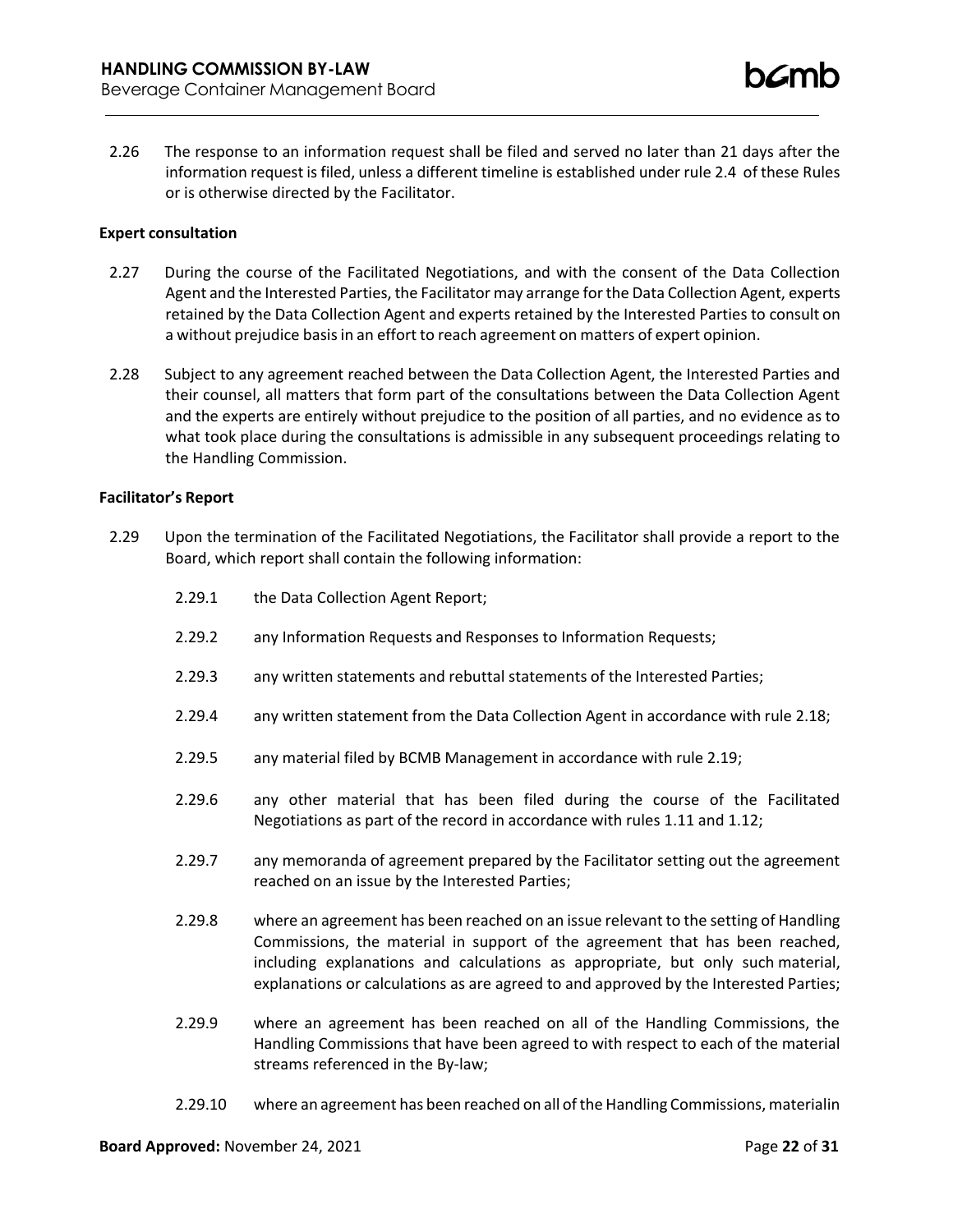support of the Handling Commissions that have been agreed to, including explanations or calculations as appropriate, but only such material, explanations and calculations as are agreed to and approved by the Interested Parties;

- 2.29.11 Where an agreement has been reached on any issue or on all of the Handling Commissions, an explanation from each of the Interested Parties or from all of the Interested Parties jointly as to why, in their opinion, the agreement is in accordance with the Public Interest, the mandate of the BCMB and this By-law.
- 2.29.12 Where an agreement has been reached on any issue or on all of the Handling Commissions, a statement from each of the Interested Parties that they are satisfied with the fairness of the process by which the agreement was reached;
- 2.29.13 Where an agreement has been reached on any issue or on all of the Handling Commissions, a statement from the BCMB and a statement from the Facilitator stating either that they are satisfied with the fairness of the process by which the agreement was reached or that they or either of them did not have sufficient involvement in the process by which the agreement was reached to state that they are satisfied with the fairness of the process by which the agreement was reached; and
- 2.29.14 Where an agreement has not been reached on all of the Handling, a list of the outstanding issues between the Interested Parties prepared by the Facilitator in accordance with rule 2.5.7.
- 2.30 The Facilitator, the Interested Parties, counsel for the Interested Parties, the BCMB, counsel for the BCMB and the Data Collection Agent shall treat as confidential:
	- 2.30.1 all documents and other information produced for, or arising in relation to the Facilitated Negotiations, other than the documents and information referred to in rule 2.29; and
	- 2.30.2 all admissions, concessions, offers and related discussions in the course of the Facilitated Negotiations;
	- 2.30.3 and no documents or other information or evidence with respect to the Facilitated Negotiations other than the documents and information referred to in rule 2.29 are admissible in any subsequent proceedings related to the setting of Handling Commissions.
- 2.31 All discussions between the Interested Parties, counsel for the Interested Parties, the BCMB Management, counsel for the BCMB, the Data Collection Agent and the Facilitator including any bargaining positions, admissions or concessions are entirely without prejudice to the position of any of those parties, and no evidence as to what took place during the Facilitated Negotiations is admissible in any subsequent proceedings relating to the Handling Commission Review.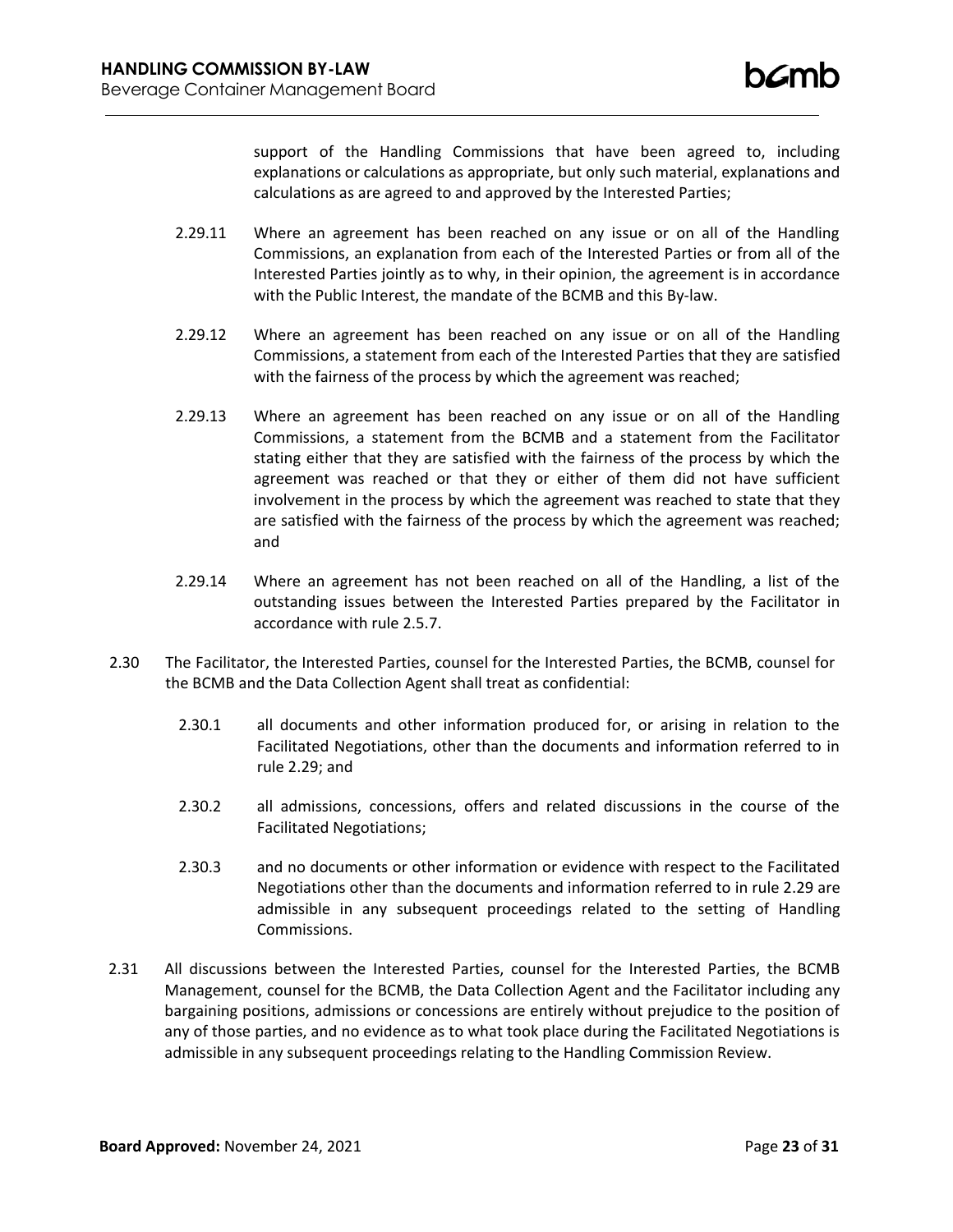## **3. HEARING PROCEDURE BEFORE THE ARBITRATION PANEL OR BOARD**

#### **Pre-Hearing Conference**

- 3.1 The Arbitration Panel shall hold a pre-hearing conference in order to:
	- 3.1.1 identify the issues in dispute in the Arbitration where the issues have not been identified by the Board;
	- 3.1.2 determine whether any additional written material may be submitted other than the material contained in the report from the Facilitator, notwithstanding Rule 4.30;
	- 3.1.3 establish any timelines that may be required;
	- 3.1.4 set a hearing date; and
	- 3.1.5 consider any other matter that will aid in the efficient and expeditious disposition of the Arbitration.
- 3.2 The Arbitration Panel may convene additional pre-hearing conferences as required from time to time.

#### **Hearing Evidence**

- 3.3 The evidence before the Arbitration Panel at the hearing shall consist of the materials contained in the report from the Facilitator, any additional material directed by the Arbitration Panel at a prehearing conference, the oral evidence of the Data Collection Agent, the oral evidence presented on behalf of the Interested Parties and the oral submissions of the Interested Parties.
- 3.4 Notwithstanding rule 3.3, the Arbitration Panel may allow the introduction of new evidence if the Arbitration Panel determines that the inclusion of that evidence will not prejudice any Interested Party and the new evidence is relevant and of assistance to the Arbitration Panel in reaching its decision.
- 3.5 The Arbitration Panel may make any direction necessary to facilitate the expeditious and efficient hearing of the arbitration.
- 3.6 The oral evidence presented on behalf of the Interested Parties may include evidence from the expert whose expert opinion was contained in the written statements and rebuttal statements provided in the course of the Facilitated Negotiations, but unless otherwise allowed by the Arbitration Panel, such expert shall not provide additional opinion evidence not contained in those written statements and rebuttal statements.
- 3.7 The Arbitration Panel may, in its discretion, limit the time allowed for presentation of evidence.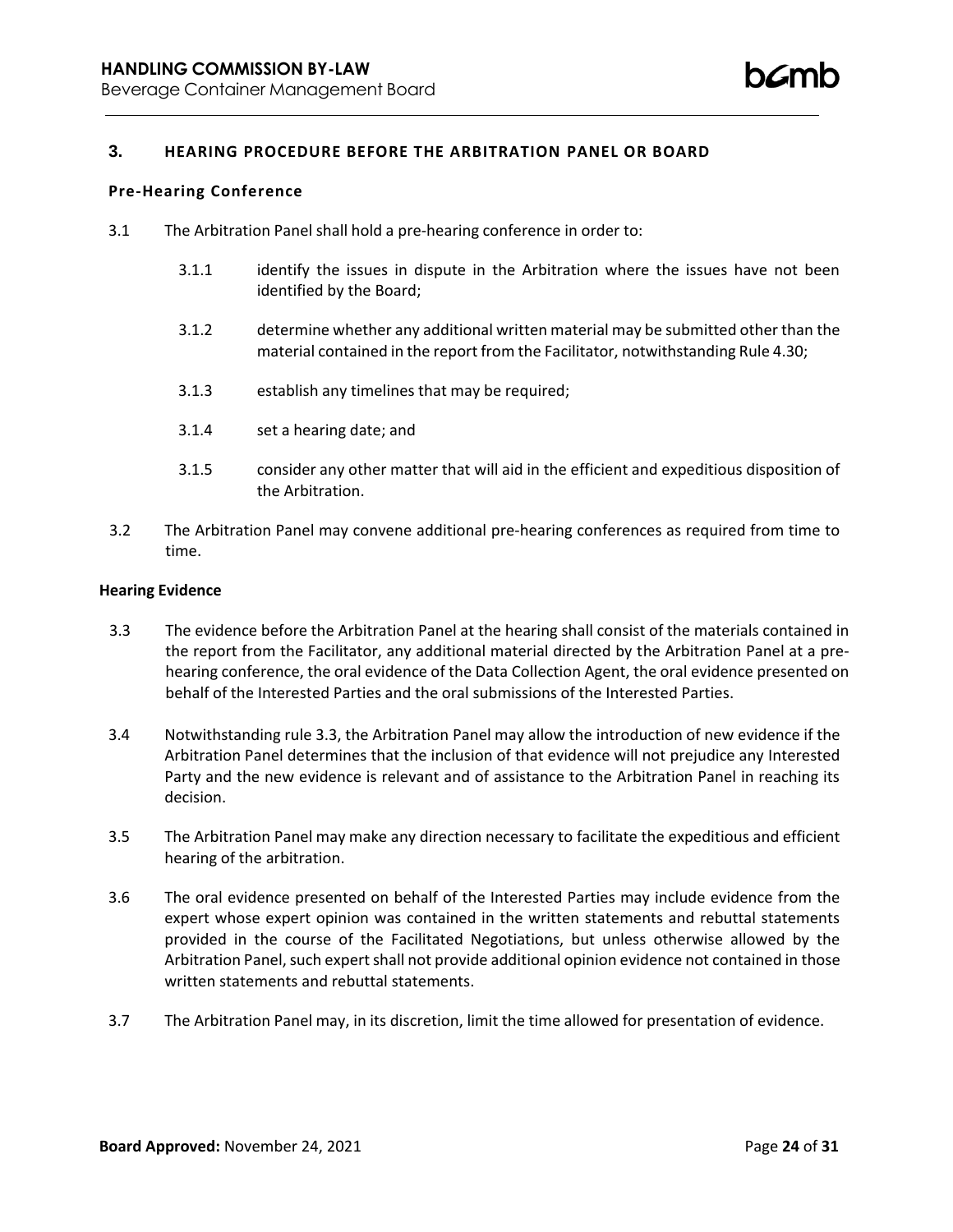## **Dispensing with Oral Hearing**

3.8 The Arbitration Panel, with the agreement of the Interested Parties, may dispense with the holding of a hearing and may conduct the Arbitration on the basis of written material submitted by each Interested Party. In that case, reference to the "hearing date" in these Rules shall be thedate on which all documents are to be submitted by the Interested Parties.

### **Conduct of the Hearing**

- 3.9 The Arbitration Panel may administer oaths, affirmations and declarations.
- 3.10 The Arbitration Panel is not bound by the rules of evidence or any other law applicable to judicial proceedings and has power to determine:
	- 3.10.1 the admissibility, relevance and weight of any evidence; and
	- 3.10.2 the manner in which evidence is to be admitted;

however, nothing is admissible before the Arbitration Panel that would be subject to privilege.

- 3.11 Any fact that is to be proved by the oral or written evidence of a witness shall be proved on oath or affirmation or by solemn declaration.
- 3.12 All oral evidence is to be taken in the presence of the Arbitration Panel and the Interested Parties or their counsel, unless an Interested Party or their counsel is absent by default or has waived his or her right to be present.
- 3.13 An Interested Party may require that any witness whose evidence is received other than orally be made available for cross-examination at an oral hearing.
- 3.14 The Arbitration Panel may ask that evidence be called by the BCMB in relation to matters specifically identified by the Arbitration Panel.
- 3.15 The Arbitration Panel may ask questions of any witnesses and of the BCMB and the Data Collection Agent if the Arbitration Panel considers the answers to those questions to be reasonably necessary to disclose fully and fairly all matters relevant to the issues, provided that the Arbitration Panel does not prevent an Interested Party from presenting its case.
- 3.16 The Arbitration Panel may request that the Data Collection Agent address any matter for clarification, including matters that arise in the evidence or testimony of Interested Parties which relate to data or evidence brought forward by the Data Collection Agent, or any new matter that arises and which was not dealt with in the Data Collection Agent's Report.
- 3.17 Except in the course of examination or cross examination, there shall be no communication between any counsel and a witness under examination or cross-examination from the time that the witness has been sworn or affirmed until that witness has been excused except with leave of the Arbitration Panel or with the consent of all Interested Parties.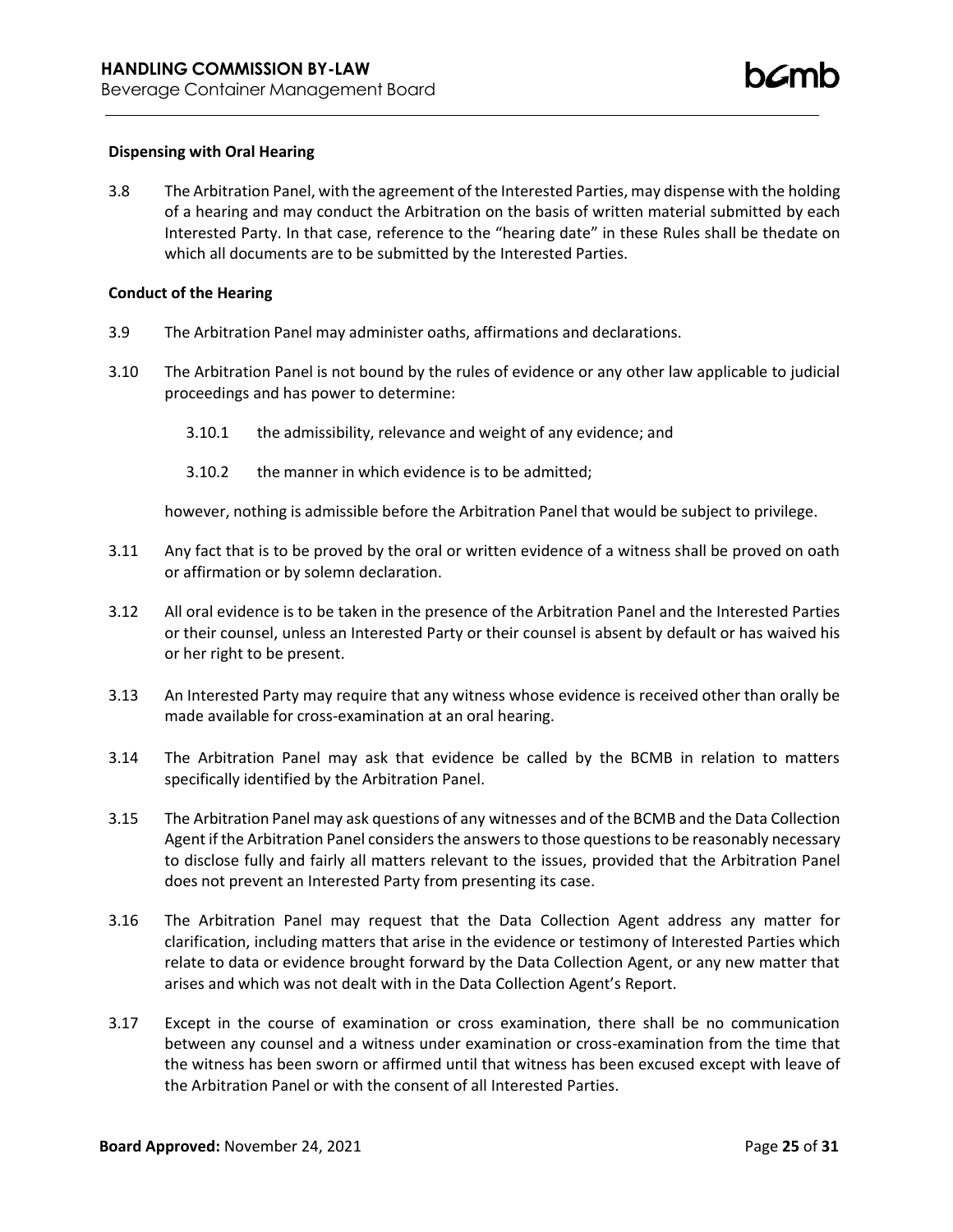- 3.18 BCMB counsel may participate in the Arbitration and in particular, may:
- 3.19 present the evidence of the Data Collection Agent;
	- 3.19.1 at the request of the Arbitration Panel, present evidence from the BCMB;
	- 3.19.2 provide clarification, background information and assistance with jurisdictional issues; and
	- 3.19.3 with leave of the Arbitration Panel, call additional witnesses where reasonably required for the full and fair disclosure of all matters relevant to the issues in the proceeding.
- 3.20 The Arbitration Panel shall give the Interested Parties the opportunity to submit argument, either orally or in writing or both.
	- 3.20.1 The proceedings before the Arbitration Panel shall be voice recorded until the Arbitration Panel commences deliberations.
- 3.21 If any Interested Party wishes to obtain a recording or transcription of the proceedings before the Arbitration Panel, the Interested Party may, at its own cost, receive such recording or transcription through the BCMB.

#### **Adjournment**

- 3.22 In order to avoid prejudice to any party participating in the Arbitration, the Arbitration Panel may:
	- 3.22.1 grant an adjournment; and
	- 3.22.2 impose other terms as the Arbitration Panel deems appropriate.

#### **Close of Hearing**

- 3.23 The Arbitration Panel shall close the hearing when:
	- 3.23.1 the Interested Parties advise they have no further evidence to give or submissions to make; or
	- 3.23.2 the Arbitration Panel considersfurther hearingsto be unnecessary or inappropriate.
- 3.24 The Arbitration Panel may reopen hearings if it considers it appropriate to do so.

## **Deliberations**

- 3.25 All deliberations of the Arbitration Panel shall be in confidence and the matter and substance thereof shall remain confidential.
- 3.26 During its deliberations, the Arbitration Panel may request information or calculations from the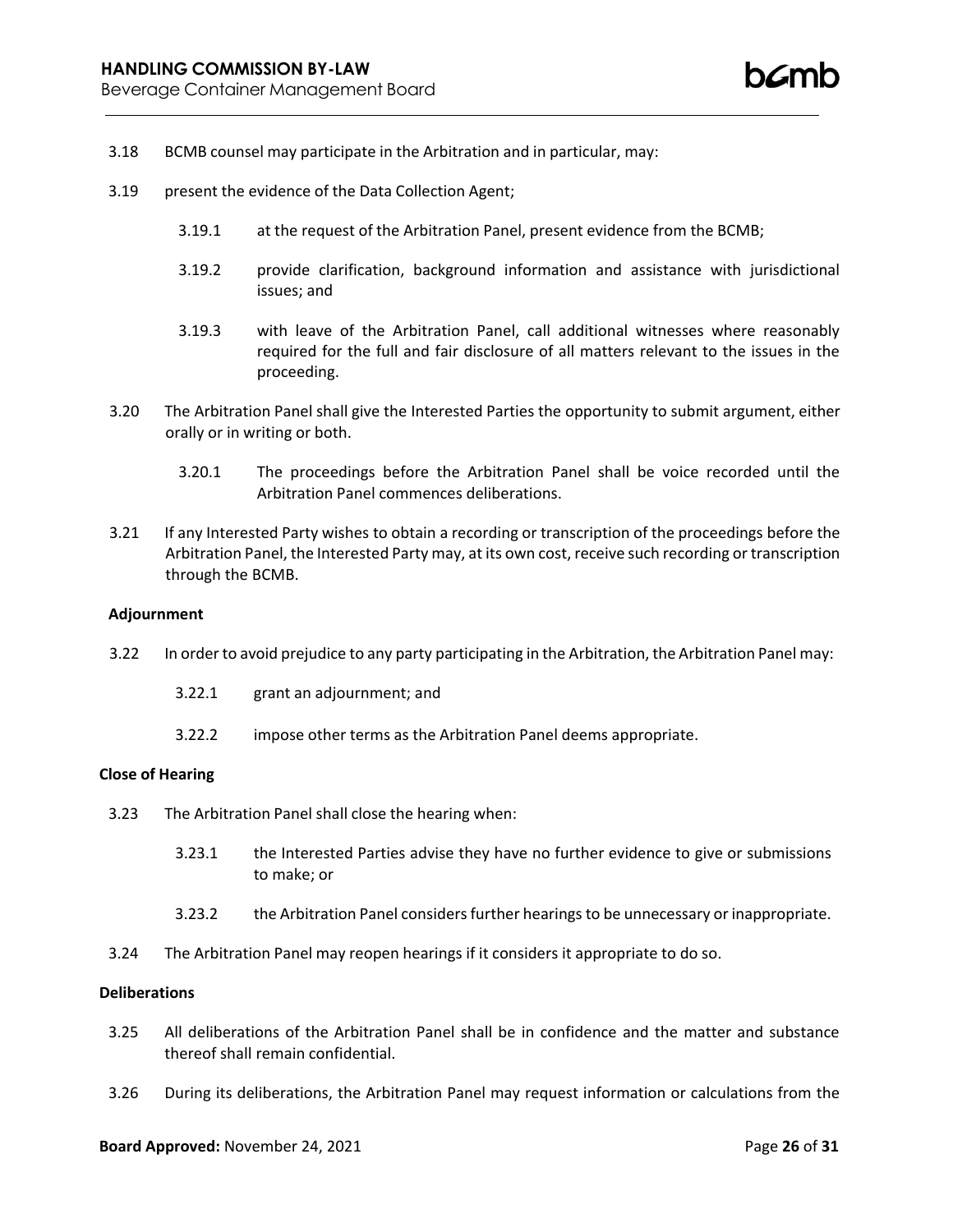Data Collection Agent. Where new facts or issues arise from these requests that may affect the Arbitration Panel's decision, the Arbitration Panel shall provide full disclosure to the Interested Parties and the BCMB regarding the new facts or issues and give the Interested Parties the opportunity to make representations with respect to the new facts or issues orally or in writing.

## **4. DECISION OF THE ARBITRATION PANEL OR BOARD**

- 4.1 The Arbitration Panel shall make its award in writing and give reasons for the award. Where the decision is not unanimous, a decision and reasons may also be provided by the minority.
- 4.2 After preparing its reasons regarding the matters at issue before the Arbitration Panel, the Arbitration Panel shall provide the reasons to the Interested Parties, the BCMB and the Data Collection Agent for review, prior to delivering its final award to the Board.
- 4.3 Interested Parties, the BCMB and the Data Collection Agent may provide comments to the Arbitration Panel within a period of 14 days from the date of delivery of the reasons to them as to any clerical or typographical errors, errors of calculation, or similar or other errors made in anyof the Arbitration Panel's reasons.
- 4.4 The Arbitration Panel may correct typographical errors, errors of calculation and similar or other errors made in its reasons.
- 4.5 All awards of the Arbitration Panel shall be made by the Arbitration Panel and provided to the BCMB no later than 25 days after the last day of the hearing. The BCMB shall forward the award to the Interested Parties promptly after receipt.
- 4.6 Where the Arbitration Panel is setting Handling Commissions, the Award shall state a final and binding Handling Commission for all containers.
- 4.7 Awards of the Arbitration Panel setting Handling Commissions must utilize the form attached hereto as Schedule "D."
- 4.8 Where the Arbitration Panel is determining the outstanding issues between the InterestedParties, the Award shall provide a determination with respect to each of the outstanding issues. The Award shall direct that the Data Collection Agent calculate Handling Commissions using these determinations together with any agreement reached by the Interested Parties and approved by the Board in accordance with section 11.11 of this By-law.
- 4.9 The Data Collection Agent shall provide its calculations and the resulting Handling Commissions prepared in accordance with rule 4.8 to the Arbitration Panel, the Interested Parties, and the BCMB for review.
- 4.10 The Interested Parties may provide comments to the Arbitration Panel regarding the calculations and resulting Handling Commissions prepared in accordance with rule 4.8 within a period of 14 days from the date of delivery of them to the Arbitration Panel and the Arbitration Panel may resolve any disputes between the Interested Parties by way of a supplemental Award after following a process established by the Arbitration Panel for that purpose.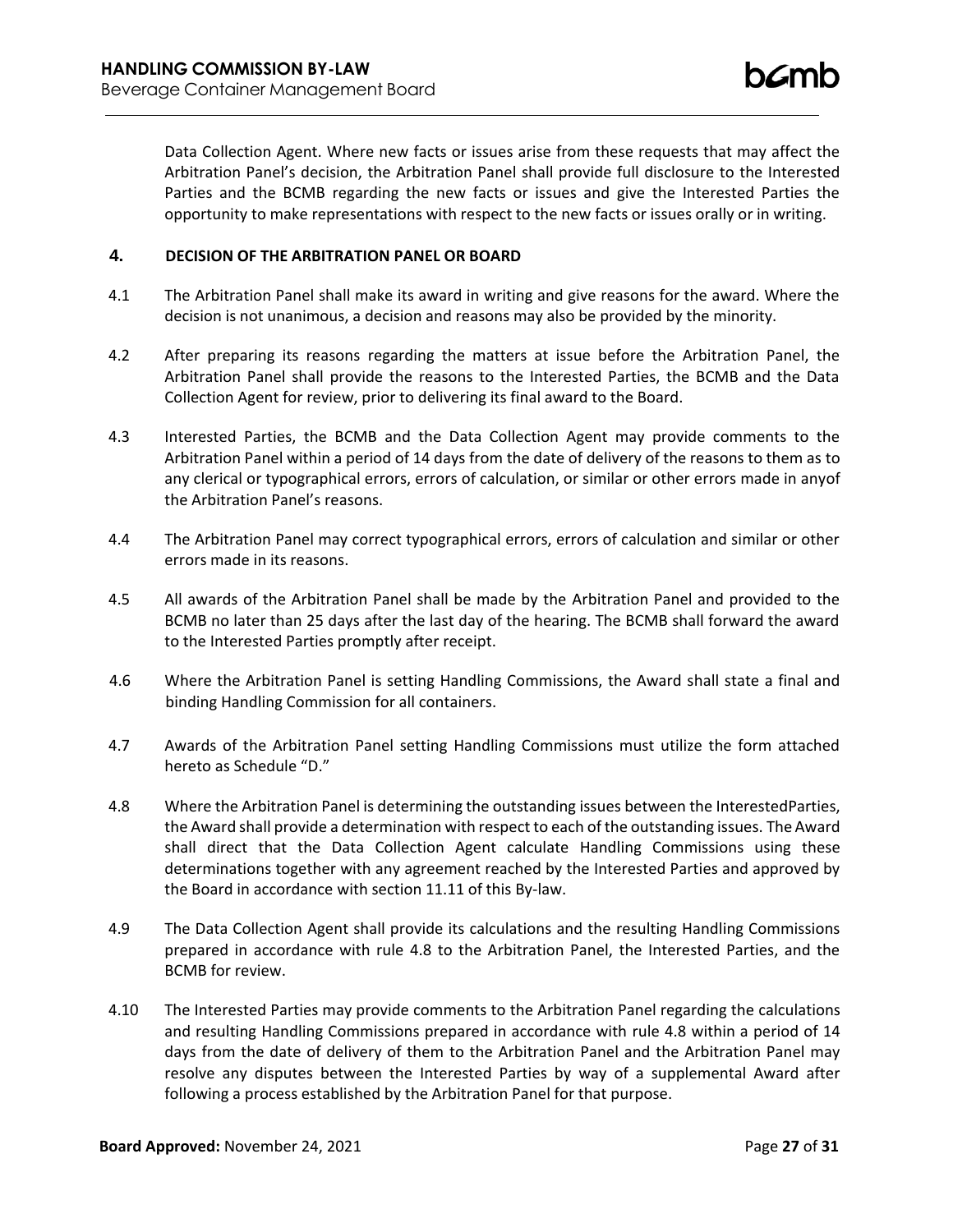## **5. COSTS**

- 5.1 In this section of the By-law, "Costs" means the direct costs or expenses associated with the Handling Commission Review and includes:
	- 5.1.1 remuneration to the Facilitator;
	- 5.1.2 remuneration for members of the Arbitration Panel and the Board;
	- 5.1.3 the expenses of the Facilitator;
	- 5.1.4 the expenses of the Arbitration Panel and the Board;
	- 5.1.5 the expenses related to the Facilitated Negotiations and Board Hearing and Arbitration Hearing including the cost of the venue for the Facilitated Negotiations and the Hearings; and
	- 5.1.6 the cost of the Interested Parties in participating in the Handling CommissionReview, aside from any regulatory costs that have been taken into account by the Board or the Arbitration Panel for the purpose of determining Handling Commissions.
- 5.2 Unless otherwise directed by the Arbitration Panel, each Interested Party shall be responsible for its own costs of participating in the Handling Commission.
- 5.3 The Arbitration Panel may direct that an Interested Party pay Costs to another Interested Party or Interested Parties or to the BCMB if the Arbitration Panel considers such a direction to be fair and reasonable.
- 5.4 In determining whether Costs should be directed to be paid by an Interested Party, and the amount of those Costs, the Arbitration Panel may consider the conduct of the Interested Party in the Handling Commission Review, including the following conduct:
	- 5.4.1 whether the Interested Party engaged in conduct that unnecessarily lengthened the proceedings or that resulted in unnecessary costs to the other Interested Parties or the BCMB;
	- 5.4.2 whether the Interested Party failed to comply with a direction of the Facilitator or the Arbitration Panel; or
	- 5.4.3 whether the Interested Party failed to comply with these Rules.
- 5.5 Where the Arbitration Panel directs costs to be paid, it shall provide written reasons.
- 5.6 Where the Arbitration Panel directs costs to be paid, the direction may be appealed to the Board and may be overturned, varied or confirmed by a majority vote of 2/3 of the Board.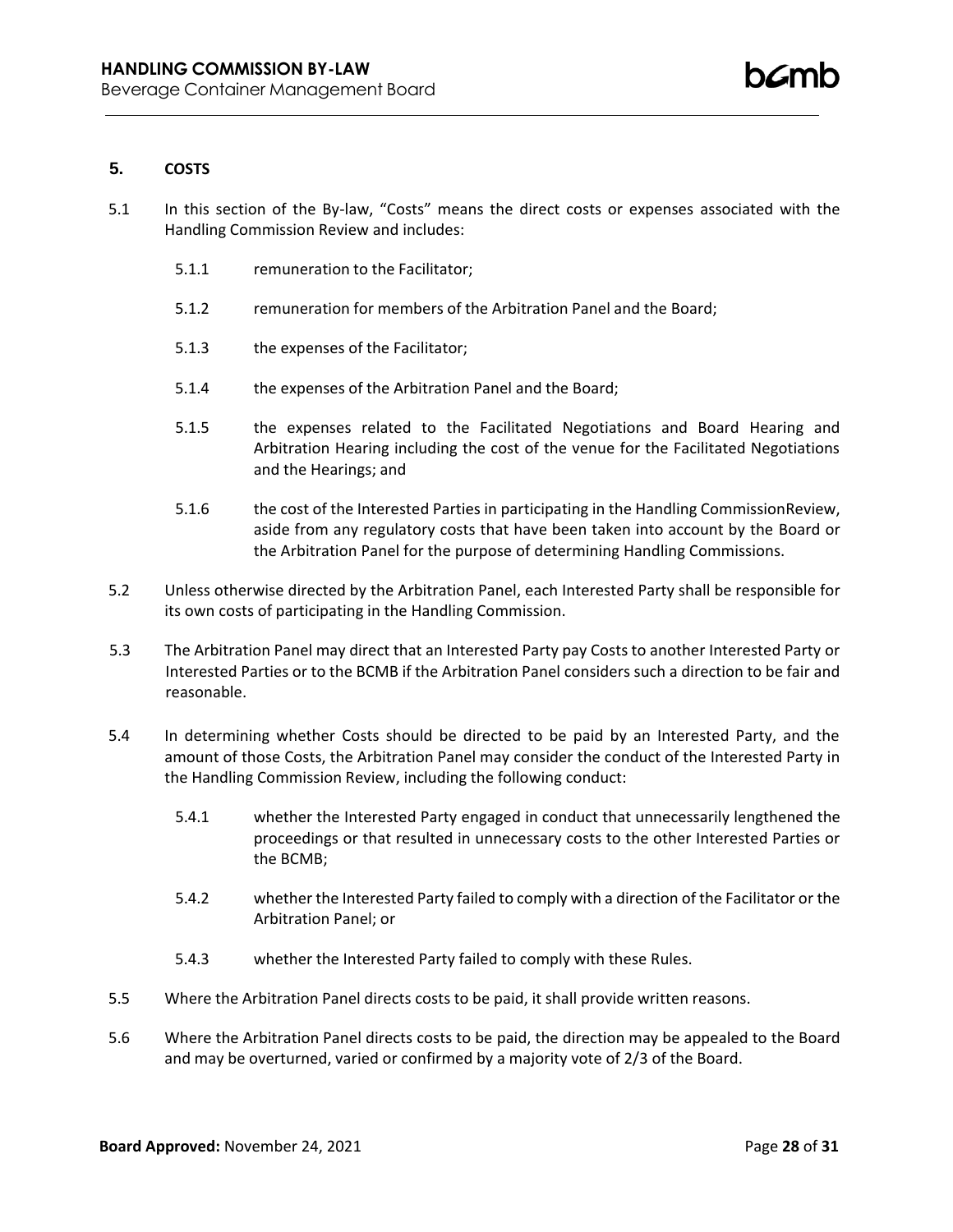h*C*mh

# **SCHEDULE "B"**

## **Facilitator Selection Criteria**

The following criteria should be used to assess the suitability of individual candidates to act as Facilitator:

- 1. Candidates should preferably be residents of the Province of Alberta.
- 2. Candidates will be of the age of majority.
- 3. Individual candidates should demonstrate a familiarity with and commitment to the purposes and principles espoused in the Environmental Protection and Enhancement Act.
- 4. Individual candidates should display a high degree of personal integrity, be held in high regard in their professional community and should possess leadership abilities such that confidence would be placed in their decisions.
- 5. Individual candidates should demonstrate a record of commitment to purposes and projects which further the public interest.
- 6. Individual candidates should be familiar with fields of study and practice relevant to alternative dispute resolution or to the application of the rules of natural justice in administrative tribunal settings.
- 7. Candidates must possess an understanding of rate-setting methods used in another regulated industry.
- 8. Candidates must have the ability to dedicate sufficient time, on a priority basis, to the work required by the BCMB of the Facilitator.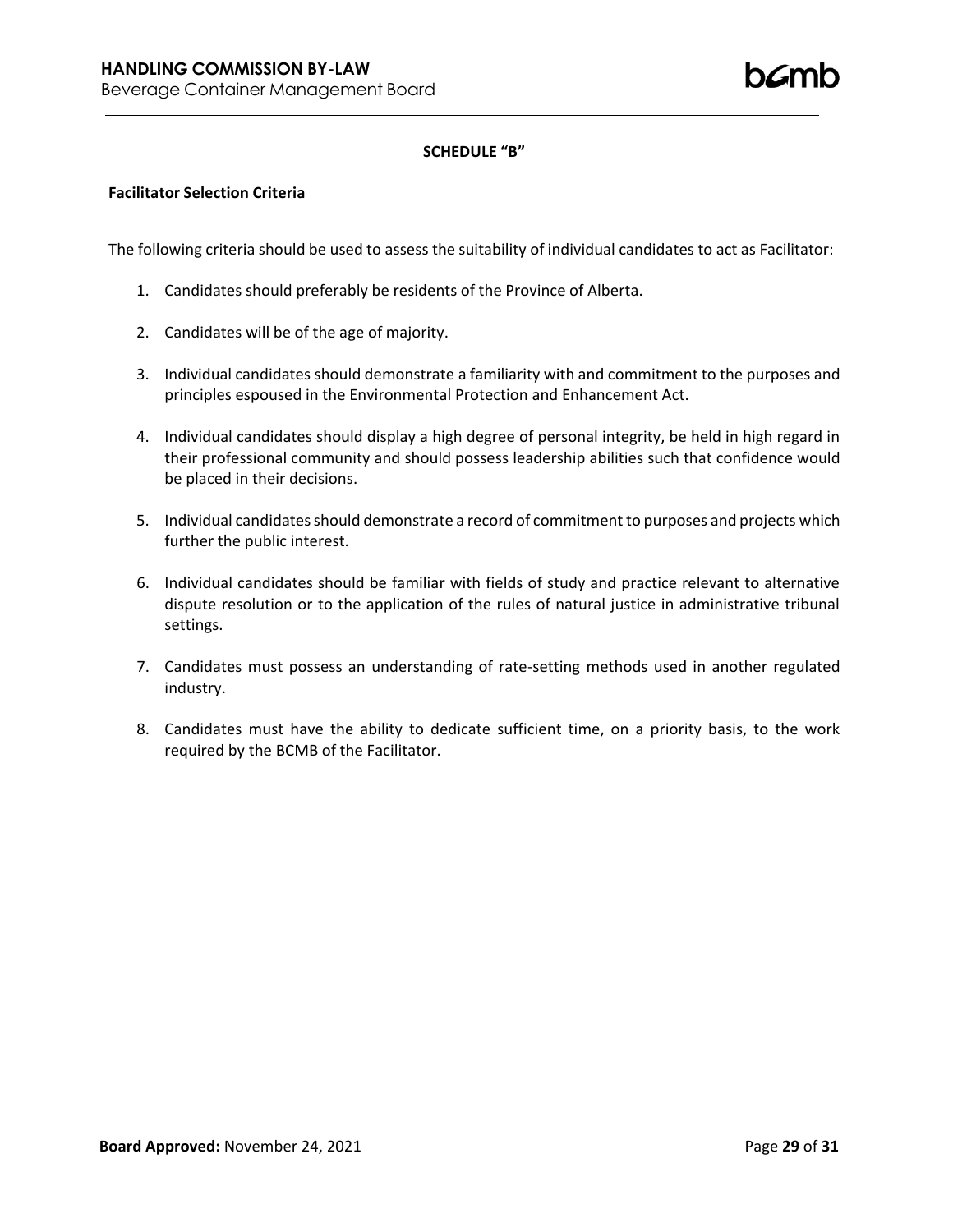# **SCHEDULE "C"**

## **Arbitration Panel Selection Criteria**

The following criteria should be used to assess the suitability of individual candidates for membership on the Arbitration Panel:

- 1. Candidates should preferably be residents of the Province of Alberta.
- 2. Candidates will be of the age of majority.
- 3. Individual candidates should demonstrate a familiarity with and commitment to the purposes and principles espoused in the Environmental Protection and Enhancement Act.
- 4. Individual candidates should display a high degree of personal integrity, be held in high regard in their professional community and should possess leadership abilities such that confidence would be placed in their decisions.
- 5. Individual candidates should demonstrate a record of commitment to purposes and projects which further the public interest.
- 6. Individual candidates should be familiar with fields of study or practice relevant to alternative dispute resolution and to the application of the rules of natural justice in administrative tribunal settings.
- 7. At least one member of the Arbitration Panel must possess an understanding of rate setting methods used in another regulated industry.